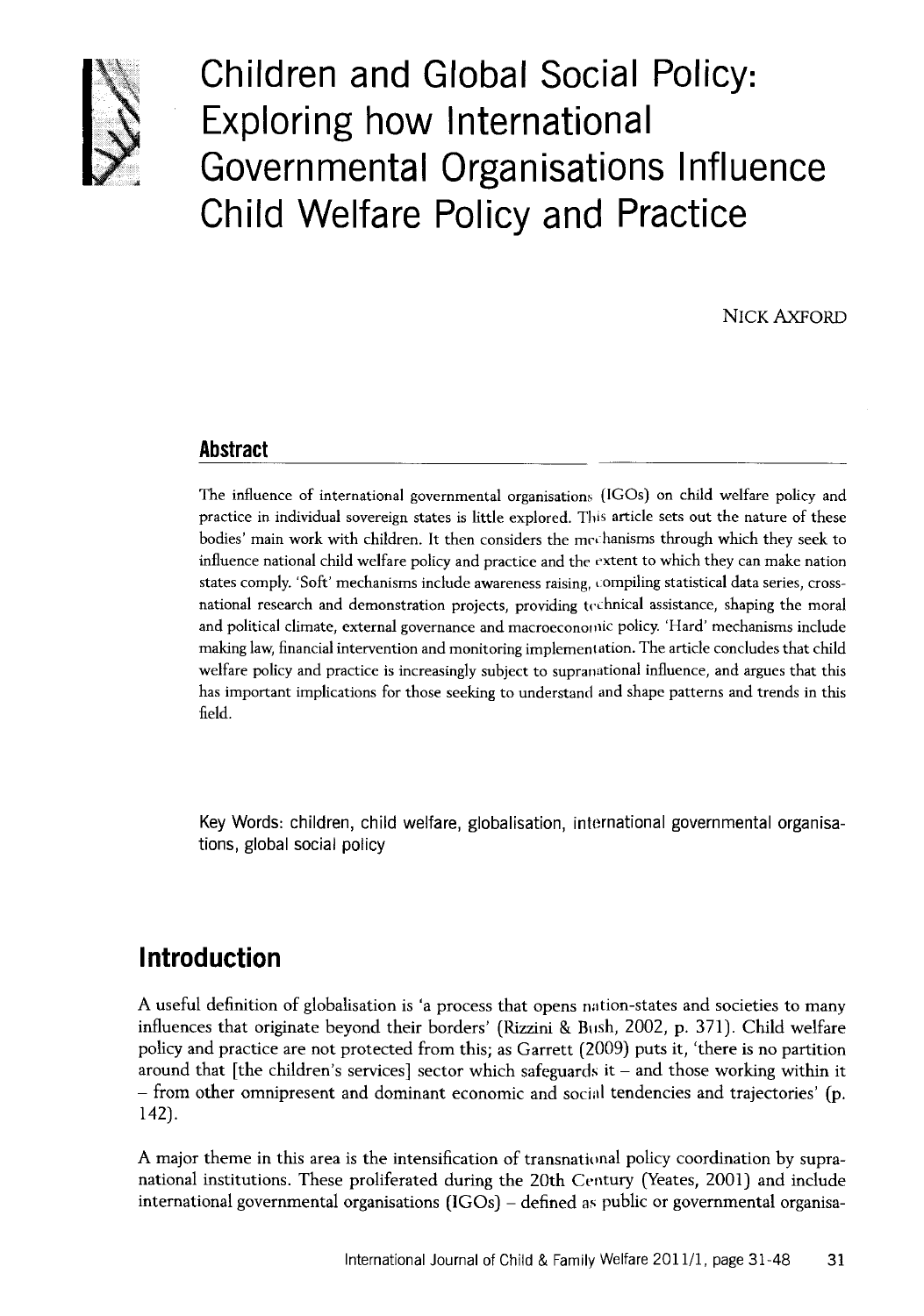tions created by treaty or agreement between states (Bernhardt, 2001). According to Townsend (1993), IGOs 'do more than provide a context in which [national social] development takes place. They initiate, guide, influence and determine as well' (p. 102). However, their influence on child welfare policy and practice in individual countries has been little explored (Barker, 2007).

In order to help address this gap, this article outlines some of the key aspects of international social policy relating to children and families, and examines the mechanisms by which some of the main IGOs seek to influence policy and practice in individual sovereign states. Naturally it is not possible to offer a comprehensive overview of the field, so coverage of IGOs and countries is uneven, but the article does explore some of the main issues and contributes to a rapidly emerging literature on international social policy (e.g. Deacon, Hulse, & Stubbs, 1997; Sykes & Alcock, 1998; Townsend, 1995; Yeates, 2001; Yeates & Holden, 2009).

## **Primary Aims and Social Objectives**

The main IGOs whose declarations and actions have some bearing on child welfare are listed in Table 1. They may be categorised into two groups according to their focus. The first concerns those organisations with a fundamentally humanitarian brief. Chief among these are the 'United Nations family'. For example, the Economic and Social Council (ECOSOC) aims to tackle problems of poverty and development, while the UN Educational, Scientific and Cultural Organisation (UNESCO) concerns education and the UN Development Programme (UNDP) is responsible for the Millennium Development Goals to reduce infant mortality and child poverty and promote universal primary education. The UN Children's Fund (UNICEF) is concerned with children's health, education and early childhood development.

#### Table 1

Summary of key international governmental organisations (listed **alphabetically)**1.2

| <b>Organisation</b>     | <b>Primary aims</b>                                                                                                                                                                                                          | Social objectives                                                                                                                                                                                                                    | <b>Main work with children</b>                                                                                                                                                                                                   | <b>Reach</b>                                                                            |
|-------------------------|------------------------------------------------------------------------------------------------------------------------------------------------------------------------------------------------------------------------------|--------------------------------------------------------------------------------------------------------------------------------------------------------------------------------------------------------------------------------------|----------------------------------------------------------------------------------------------------------------------------------------------------------------------------------------------------------------------------------|-----------------------------------------------------------------------------------------|
| ළි<br>Council of Europe | To develop continent-wide<br>agreements to standardise<br>social and legal practices<br>throughout member coun-<br>tries: to defend human<br>rights, parliamentary<br>democracy and the rule of<br>law, to promote awareness | Explicit. Has a social cohe-<br>sion strategy concerned<br>with social protection,<br>employment, vocational<br>training, workers' rights,<br>the most vulnerable in so-<br>ciety, equal opportunities.<br>exclusion, discrimination | The Forum for Children<br>and Families offers recom-<br>mendations and promotes<br>information exchanges on<br>topics such as children's<br>place in society, social<br>support systems, child day<br>care, day nurseries, child | 46 member countries in<br>developed and developing<br>(mainly post-communist)<br>Europe |
|                         | of a European identity<br>based on shared values                                                                                                                                                                             | and migration. Operates<br>through the European<br>Social Charter and the<br><b>European Committee of</b><br><b>Social Rights</b>                                                                                                    | vagrancy and residential<br>care. Also conducts work<br>on education and anti-<br>social behaviour and youth<br>justice                                                                                                          |                                                                                         |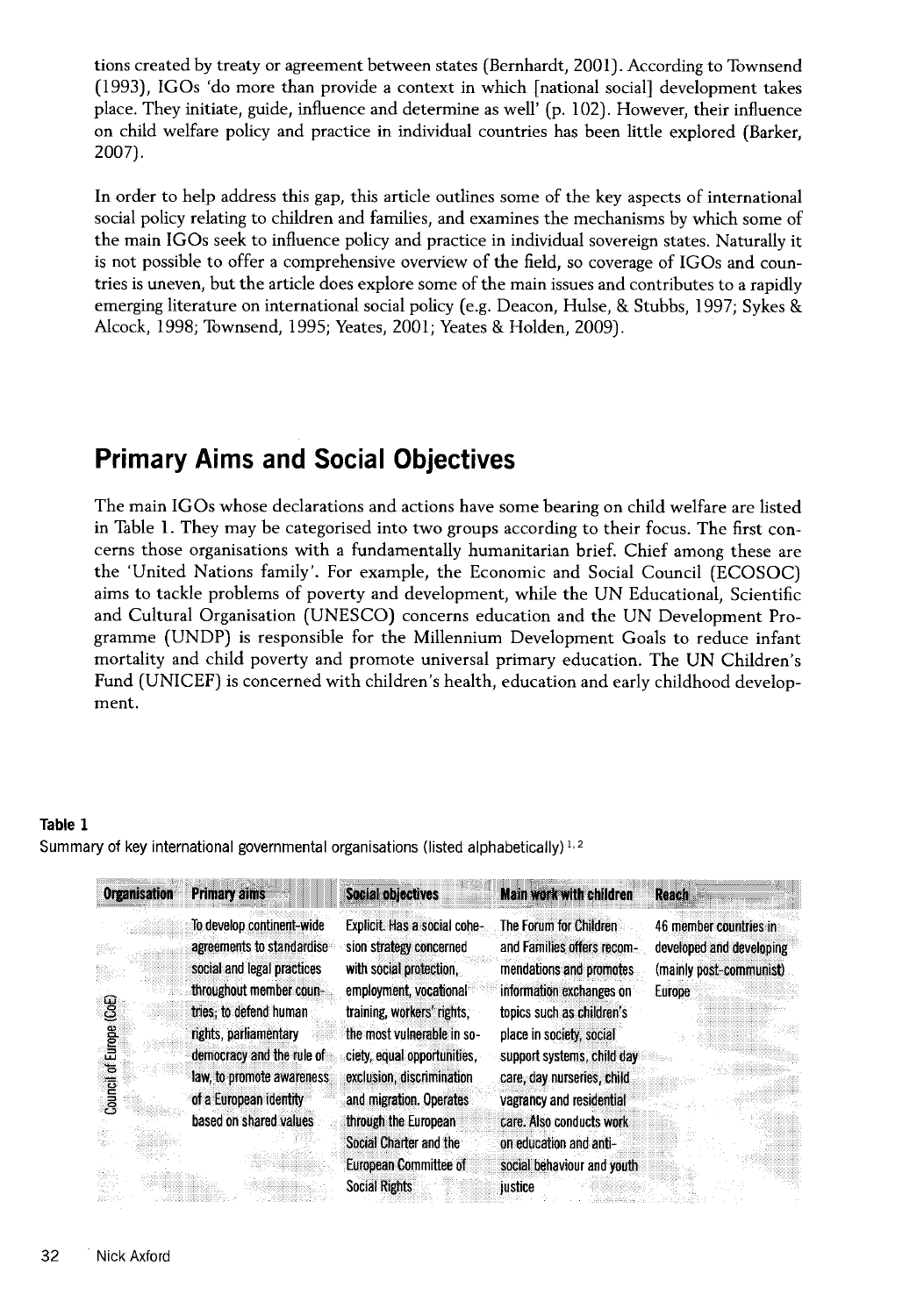#### Organisation Primary aims Social objectives

**To foster peaceful and prosperous relations between European states**

**Explicit but weak compared to economic policy. Membership is conditional** on **meeting** certain **social standards. Social policy focus is on 'citizen-asworker'**

**Explicit. Produced conventions of employment policy, social security and work conditions. Stress is on tripartism i.e. negotiations between government, employers and workers/**

**unions**

#### **Main wdrk** with children Reach

**Limited and haphazard. Children benefit indirectly from general actions (e.g. equal opportunities, health, employment conditions). Treaty articles concerning children on violence, social exclusion, education. Sponsors vocational training programmes, Tiny percentage of the EU budget reaches children directly, since** focus is on 'citizen as **worker'.**

**ILO Convention No. 182 requires countries to lake immediate action to prohibit and eliminate the worst forms of child labour. ILO Convention No.138 sets out a framework for the effective abolition of child labour**

**Indirect through poverty reduction work, including policy advice, technical assistance, loans and grants. Works with UN agencies and World Bank towards Millennium Goals (e.g. on education)**

**25 member states, although influence extends to states wishing to join**

**Global, although ratification of conventions is not universal (more by developed countries). A UN agency**

**Global, with 184 member countries. A UN agency**

**To foster global monetary cooperation, secure financial stability, facilitate international trade, promote high employment and sustainable economic**

**Organisation for Economic Cooperation and International Monetary Fund (IMF) International Labour Organisation European Union (EU)**

International Monetary Fund (IMF)

**Organisation for Economic Cooperation and** Development (OECD)

mernational Labour Organisation g

European Union (EU)

**Development (CD)** (ILO) (ILO) (ILO) (ILO) (ILO) (ILO) (ILO) (ILO) (ILO) (ILO)

**To expand world trade, maximise sustainable growth to achieve the highest sustainable growth and employment and to improve living-standards among member countries**

**Limited compared to World Bank. No social conditions attached to loans but over 200 publications on the social dimensions of its policy dialogue. Structural Adjustment Programmes require public service cuts and has assisted numerous countries in designing new social security schemes, generally focusing on retrenchment and means-testing**

**Implicit. No loans on economic, social or political conditions, rather shaping best practice and providing 'string-free technical assistance'. Best known for its statistics and publications. Moving towards view that welfare is an investment not a burden**

**Conducts work on education, health and social issues (including employment, trade and labour standards, family services and child development)**

**Global: 30 member countries (mostly developed), and active relations with 70 others**

**line with the post-war social democratic climate)**

**To set and maintain labour and social standards (in**

**growth and reduce pverly**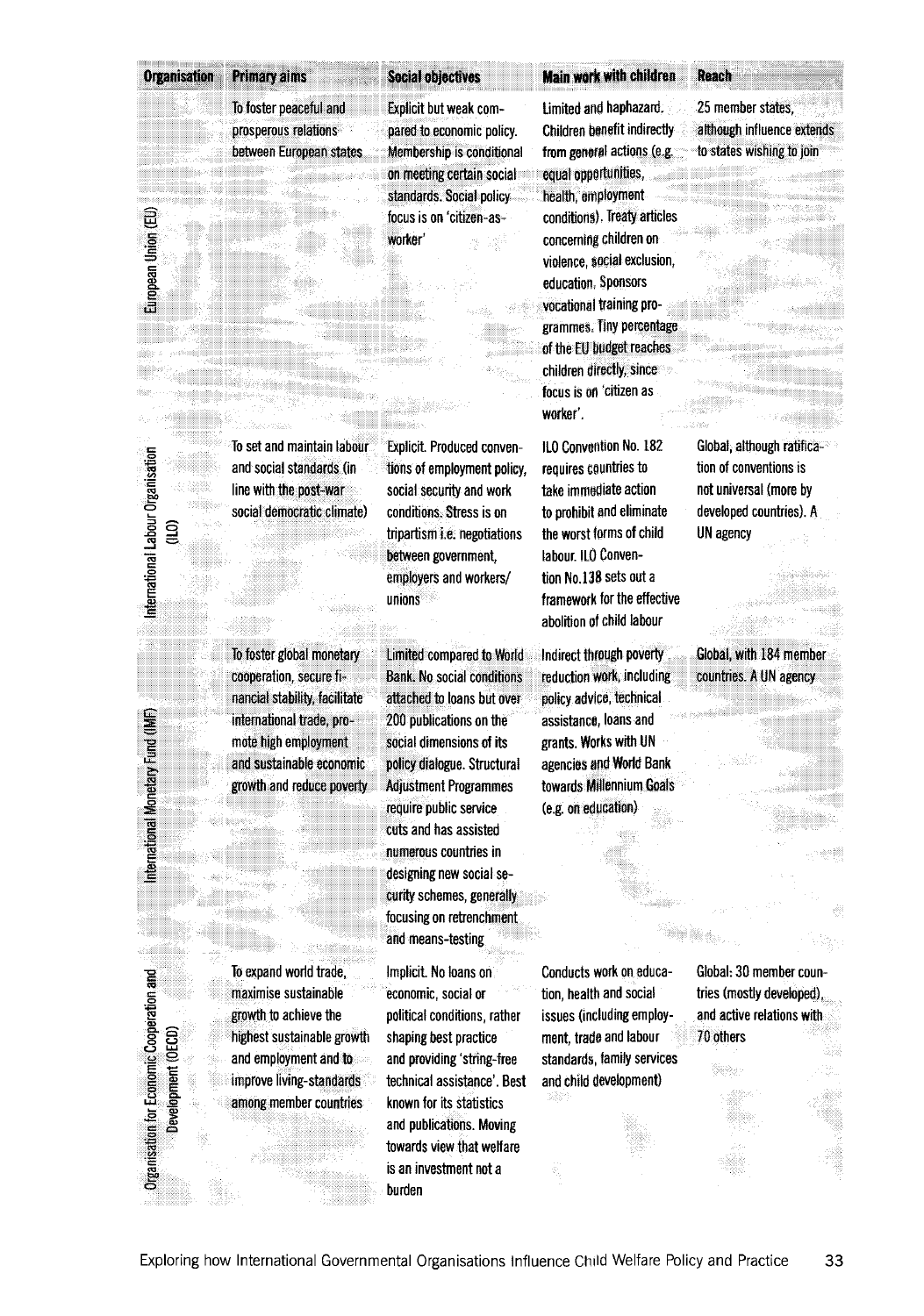| <b>Organisation</b>             | <b>Primary aims</b>                                                                                                                                                                                                                                                    | <b>Social objectives</b>                                                                                                                                                                                                                                                                                                                                                                                          | <b>Main work with children</b>                                                                                                                                                                                                                                                                                                                                                               | Reach                                                                                                                                  |
|---------------------------------|------------------------------------------------------------------------------------------------------------------------------------------------------------------------------------------------------------------------------------------------------------------------|-------------------------------------------------------------------------------------------------------------------------------------------------------------------------------------------------------------------------------------------------------------------------------------------------------------------------------------------------------------------------------------------------------------------|----------------------------------------------------------------------------------------------------------------------------------------------------------------------------------------------------------------------------------------------------------------------------------------------------------------------------------------------------------------------------------------------|----------------------------------------------------------------------------------------------------------------------------------------|
| <b>United Nations (UN)</b>      | To promote international<br>peace and security; to<br>develop friendly rela-<br>tions among nations; to<br>co-operate in solving<br>international problems<br>and promote respect for<br>human rights; and to be a<br>centre for harmonising the<br>actions of nations | <b>Explicit. The Economic and</b><br>Social Council (ECOSOC)<br>aims to tackle problems of<br>poverty and development.<br>UNICEF is concerned with<br>health, education, early<br>childhood development.<br>UNDP is responsible for<br>millennium goals to reduce<br>infant mortality and child<br>poverty and promotes<br>universal primary educa-<br>tion. UNESCO concerns<br>education, science and<br>culture | International law, especial-<br>ly UN Convention on the<br><b>Rights of the Child. Direct</b><br>provision, including basic<br>education, immunisa-<br>tion, HIV/AIDS prevention<br>and care, nutrition<br>programmes, preventive<br>healthcare. Improving edu-<br>cation through technical<br>advice, standard setting,<br>innovative projects etc.                                         | Global, with 191 member<br>countries, but emphasis on<br>developing world                                                              |
| Norld Bank                      | To promote economic and<br>social development in<br>developing countries                                                                                                                                                                                               | <b>Explicit. Provides loans</b><br>and technical assistance<br>to reduce poverty and en-<br>able the provision of basic<br>health and living resources<br>in low and middle income<br>countries. Has a Depart-<br>ment of Education and<br><b>Social Policy</b>                                                                                                                                                   | Diverse. Includes projects<br>on primary education, HIV/<br>AIDS, nutrition enhance-<br>ment, healthcare, child<br>protection, street children,<br>refugees and pre-school<br>childcare.                                                                                                                                                                                                     | Global, with 184 member<br>countries, but emphasis<br>is on developing world. A<br>UN agency                                           |
| Norld Health Organisation (WHO) | UN body promoting at-<br>tainment by all peoples of<br>the highest possible level<br>of health (defined as a<br>state of complete physi-<br>cal, mental and social<br>well-being and not merely<br>the absence of disease or<br>infirmity)                             | <b>Explicit.</b> Extensive range of<br>programmes and technical<br>assistance relating to<br>health                                                                                                                                                                                                                                                                                                               | <b>Extensive work on the</b><br>prevention and control<br>of childhood illness in<br>developing countries (e.g.<br>breastfeeding, reproduc-<br>tive health, sanitation) via<br>Integrated Management of<br>Childhood Illness (IMCI).<br>Programmes in developed<br>countries on mental<br>illness, substance misuse.<br>environmental hazards,<br>socio-economic inequali-<br>ties and abuse | Global - governed by 192<br>member states through the<br>World Health Assembly -<br>but emphasis on develop-<br>ing world. A UN agency |

The other humanitarian agency considered here is a regional organisation, the Council of Europe (CoE). It operates through the European Social Charter and the European Committee of Social Rights and has a social cohesion strategy concerned with social protection, employment, vocational training, workers' rights, vulnerable citizens, equal opportunities, exclusion, discrimination and migration.

The second group of organisations comprises IGOs that may have social objectives but which are essentially concerned with the economy and trade. Foremost among these are the World Bank and the International Monetary Fund (IMF). The World Bank exists to promote economic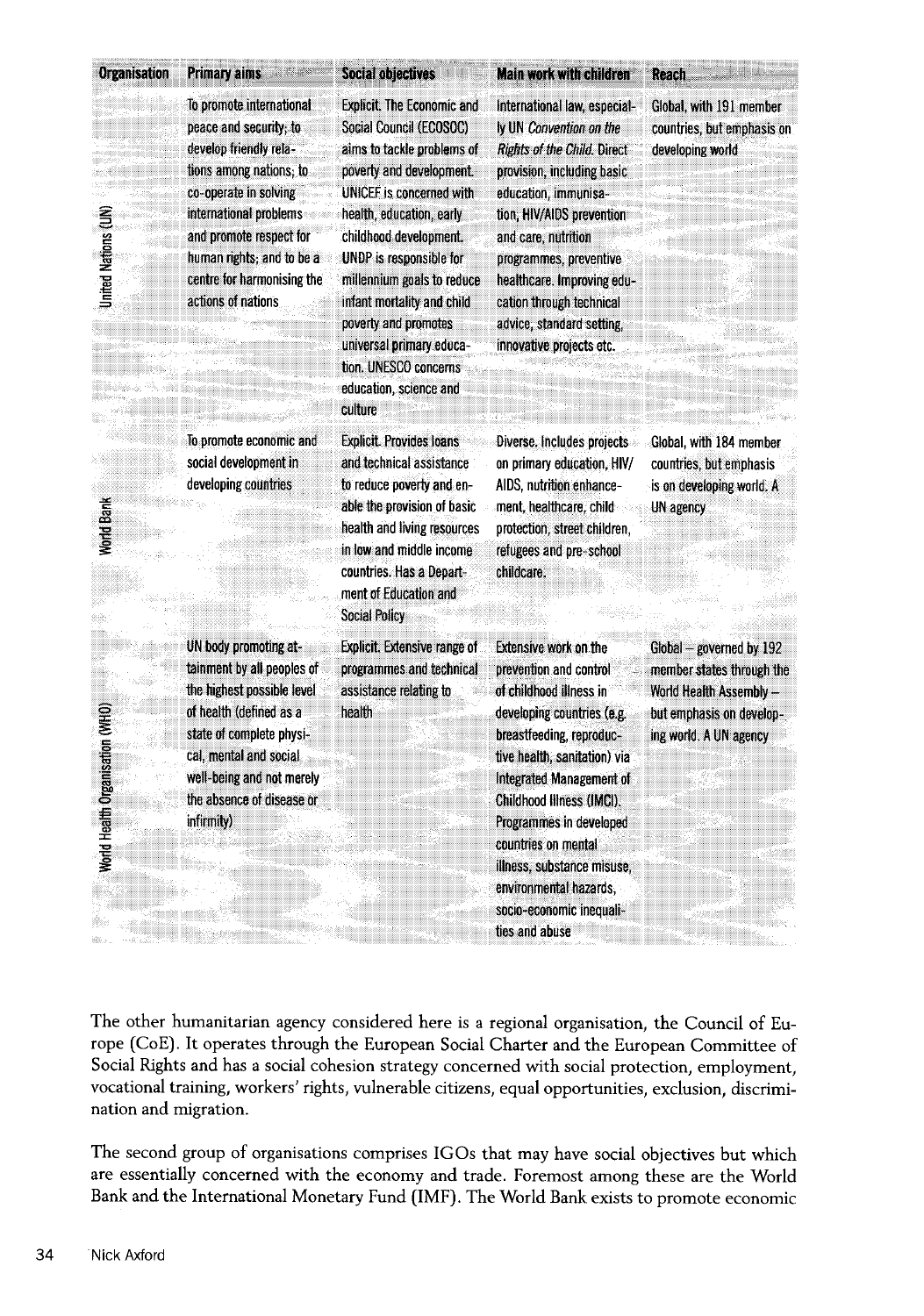and social development in developing countries. Part of its work involves providing loans and technical assistance to reduce poverty and enable the provision of basic health and living resources in low- and middle-income countries, and it has a Department of Education and Social Policy. It is a UN agency, as is the IMF, the social objectives of which are limited by comparison. It has over 200 publications on the social dimensions of its policy but its Structural Adjustment Programmes (SAPs) have required public service cuts and its assistance to countries with new social security schemes has generally focused on welfare retrenchment and means-testing.

Two other organisations come under the same heading. The Organisation for Economic Cooperation and Development (OECD) aims to expand world trade and, among its member countries, to achieve the highest sustainable and employment and improve living standards. Its social objectives are implicit and it is moving towards the view that welfare is an investment not a burden. The social policy of the European Union (EU) developed as a means to further other objectives, including labour mobility and, in turn, more prosperous relations between European states. Although the social dimension of the EU is now explicit and fairly extensive, taking in education, health, employment, disability and social exclusion, it remains subservient to economic goals and, in particular, the labour market.

## **Geographical Scope**

Some IGOs are essentially global in scope (UN family, WHO, World Bank, IMF, ILO and OECD) whereas others have a regional focus (CoE and EU). Other regional bodies also exist, including in Latin America, Africa and Asia, but they are not considered here owing to constraints of space. It should be noted that global' does not necessarily mean worldwide. For example, the OECD has 30 member countries (mostly in the developed world) and active relations with another 70. Further, 'global' IGOs may be involved with some countries far more than others. The UN, for instance, is interested in securing basic needs and rights and therefore orientated towards poorer, developing countries. Its function in these countries, many of which lack extensive legislation and guidance concerning child welfare, is different from that in countries with more developed provision. Similarly, the World Bank is primarily concerned with the global South, even though it has 184 member countries and its strongest stakeholders are affluent countries in the North. The reach of IGOs also potentially extends beyond their membership. In particular, there is scope to influence would-be member states. For example, in some policy areas, such as justice, the EU operates 'external governance' by expanding the 'legal boundary' of the Union with only limited openings in its 'institutional boundary' (Lavenex, 2004).

# **Main Work with Children**

All of the IGOs mentioned work in several areas or are best known for other activities. It is easy to overlook their child welfare work. In relation to sexual exploitation, for instance, childrelated activities are hidden in non-child-specific policy statements concerning discrimination, forced labour, slavery, tourism, prostitution or trafficking (NGO Group for the Convention on the Rights of the Child, 1996). It is therefore worth providing an overview of their main child welfare activities, starting with the more humanitarian-oriented organisations.

The UN Family's work concerns children in various ways. The most obvious of these is via international law in the form of the *Convention on the Rights of the Child* 1991 (CRC). This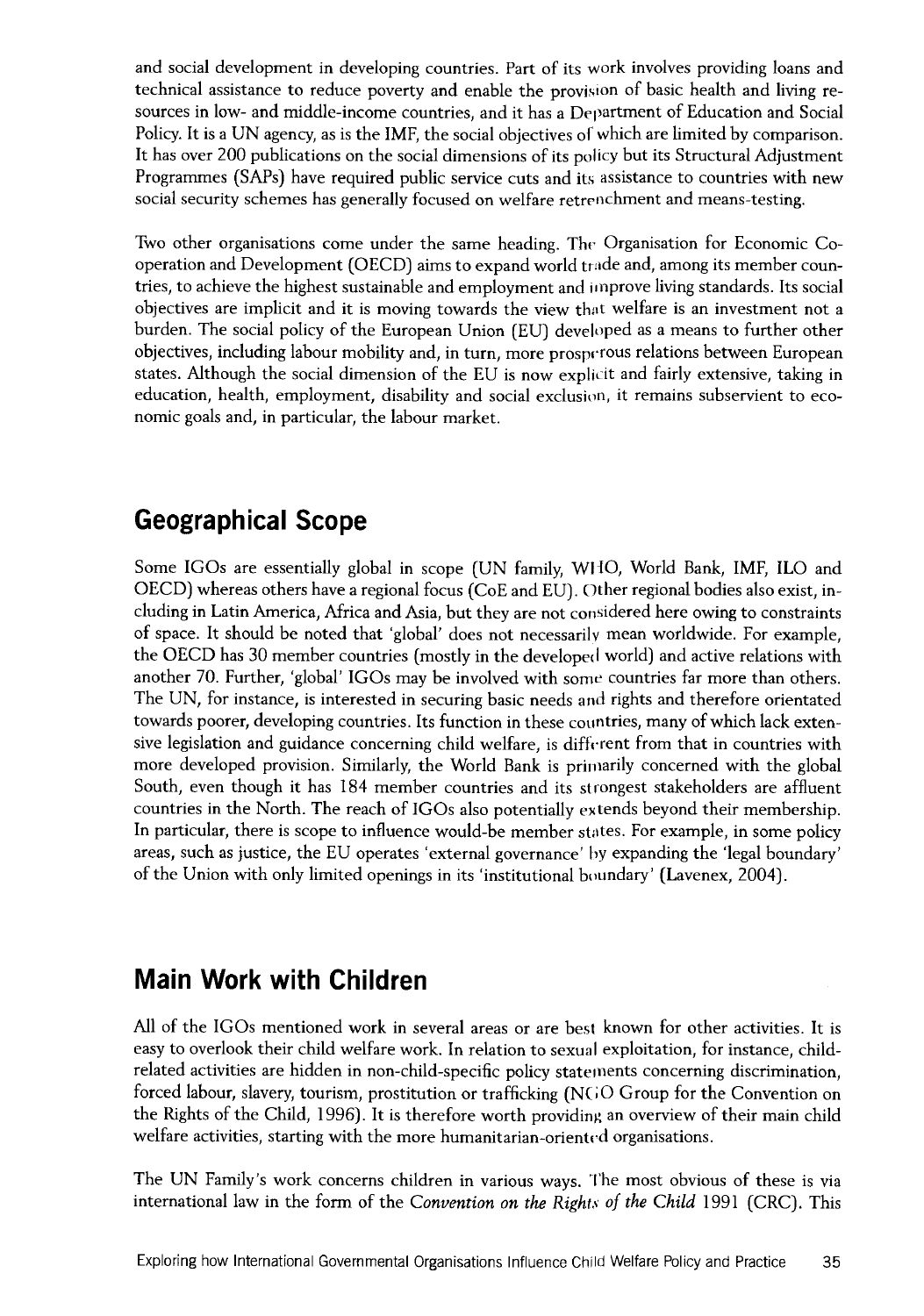can be summarised as the '3 Ps' of *provision* (of decent living-standards), *protection* (from maltreatment by others) and *participation* (in terms of self-expression) (Van Bueren, 1995). UN organisations also provide direct services - including basic education (especially for girls), immunisation, HIV/AIDS prevention and care, nutrition, preventive healthcare and protection against violence and abuse - and seek to improve children's education through technical advice, standard-setting and innovation projects. The WHO aims to prevent and control childhood illness in developing countries (e.g. through breastfeeding, reproductive health, sanitation) and is especially concerned to reduce infectious disease and infant mortality. It also runs programmes in developed countries on mental illness, substance misuse, environmental hazards, socio-economic inequalities and abuse.

The ILO, also a UN agency, has conventions that relate specifically to children, notably No. 138, which sets out a framework for the abolition of child labour, and No.182, which requires countries to prohibit and eliminate its worst forms. The activity of the Council of Europe's Forum for Children and Families is more wide-ranging and includes recommendations and the promotion of information exchanges on topics such as children's political and civic participation, nurseries, residential care, corporal punishment, education and youth justice.

Although the IMF and World Bank are primarily concerned with economics and trade, both also work with children. In some cases this is *indirect,* as with the IMF's work to reduce poverty, which includes policy advice, technical assistance, loans and collaboration with other UN agencies and the World Bank to help achieve the Millennium Development Goals. The World Bank's activity in this area is also diverse and in many cases *direct,* encompassing primary education, HIV/AIDS, nutrition enhancement, healthcare, child protection, street children, refugees and pre-school childcare. Meanwhile, the OECD has activities on education, health, employment, labour standards, family services and child development.

The EU's policy on children is limited and haphazard, with children largely invisible in its legislation and policy (Ruxton, 2001; Hantrais, 2007). The 1997 Amsterdam Treaty contained the first explicit reference to children in EU treaties, and even then it focused narrowly on tackling offences against them (Article 29). Only a tiny percentage of the EU budget reaches children directly, with the focus on the 'citizen-as-worker' (those aged 15 and over). Thus, the EU sponsors vocational training programmes, and projects on socially excluded young people with an emphasis on education, training and youth leaving care (Pinkerton, 2002), and there have been measures to harmonise standards to outlaw harmful and exploitative child labour (Young Workers directive 1994/33/EC). Younger children, by contrast, are seen primarily as victims, dependants (or 'family members') and barriers to work. Consequently, children are mostly indirect beneficiaries of general actions - for example, regarding equal opportunities, health, social exclusion, sex tourism, internet pornography, the free movement of people and 'family-friendly' employment (Ackers, 2003; Henricson, 2005; Kay, 2003; Ruxton, 2001).

Several observations may be made regarding all of this activity. First, the extent to which IGOs focus on children and young people varies. Some focus explicitly on children, viewing them as citizens or social actors in their own right. For instance, the CRC concerns 0-19 year-olds. Elsewhere, for example in EU policy, children are viewed primarily as the dependants of adults, especially regarding employment and childcare. In some cases the focus of IGO policy is on age-specific groups; ILO labour market initiatives, for example, mostly affect 15-18 year-olds. Some issues tend to concern some age-groups more than others - child soldiers and sex workers, for instance.

Second, there is international social policy relating to all aspects of children's lives: living environment; family and social relationships; social and anti-social behaviour; physical and psychological health; education and employment; and income and living standards. Some organisations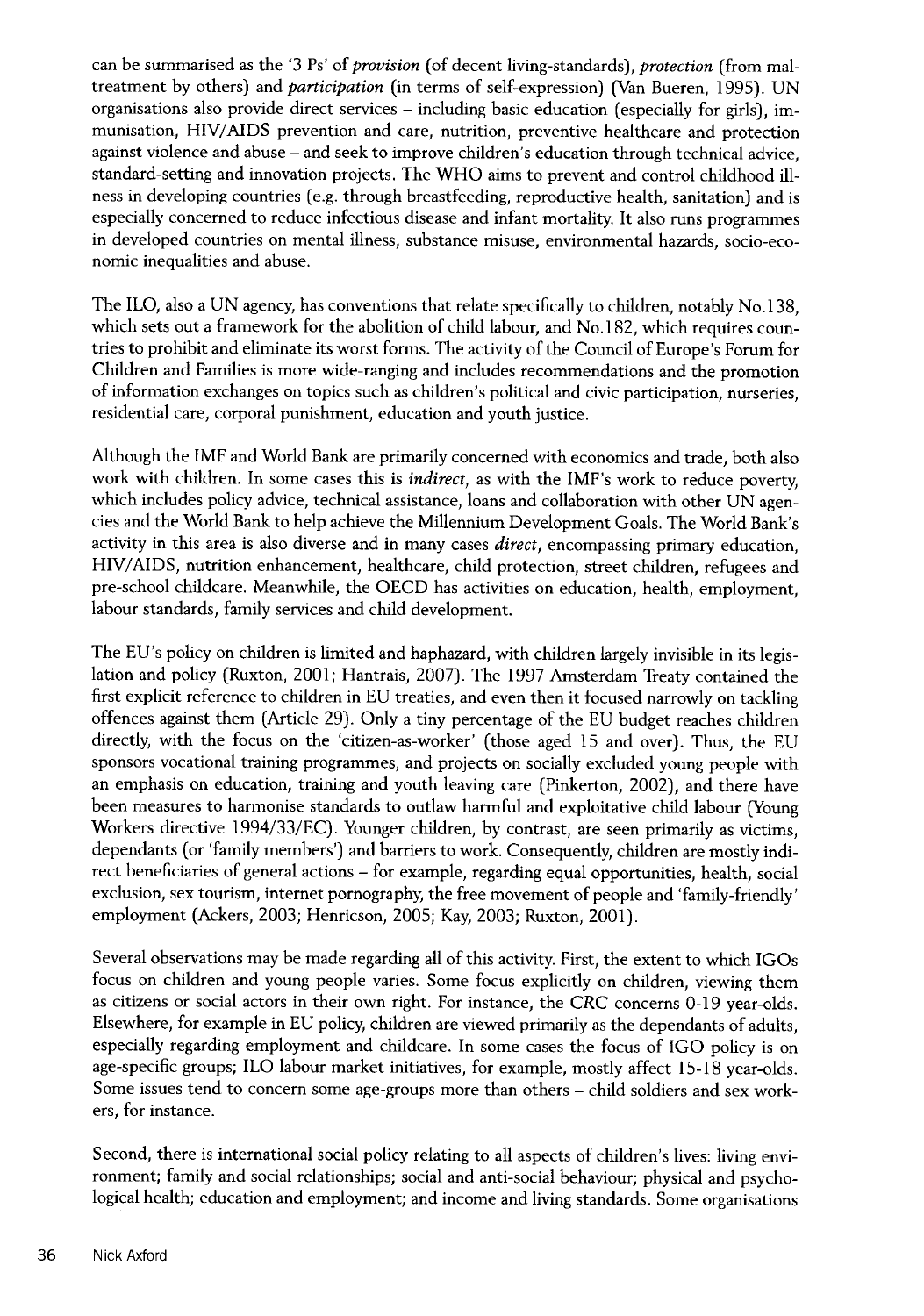cover a wide range of areas, in particular the UN, CoE and OECD. The activity of others is more tightly prescribed, notably the WHO (health), ILO and EU (both education, training and employment). The social policy of the World Bank and IMF fundamentally concerns basic living environment and poverty, although this may affect other areas, such as health and education. Crucially, IGO policy and practice regarding child welfare potentially affect all statutory and voluntary agencies concerned with children: education, health, social services, police, youth justice, social security and housing.

Third, international social policy does not necessarily focus on children 'in need'. Although some groups targeted by IGOs fall into this category (e.g. children with HIV/AIDS), others would not per *se* (e.g. young people entering post-16 education or training). In some cases an issue that affects *all* children, such as political and civic partiou pation rights, may be addressed but with particular attention to those with critical needs in tins regard, for instance unaccompanied migrant minors (Sandbaek, 2008). Although the focus of much IGO activity is on basic standards, these often still apply to *developed* countries. For instance, signatories to ILO child labour conventions include western industrialised countries and all signatory states to the CRC are monitored for compliance.

Fourth, although the IGOs discussed here have been presented as individual entities, they often work together on a particular theme or topic. Examples include the *Education For All* initiative - started in Jomtien in 1990 and followed-up in Dakar in 2000 - and the Millennium Development Goals for children, which concern areas such as infant and maternal mortality, child poverty, universal primary education and child labour.

## **Mechanisms of Influence**

IGOs and international treaties and conventions influence national social policy in two ways: by shaping discourse about social welfare, and through tangible interventions (Deacon et al., 1997). Thus, 'soft' forms of policy/knowledge transfer, such as the spread of norms and transnational networks, complement the 'hard' transfer of policy tools, structures and practices (Stone, 2004). These are now considered in turn in relation to child welfare.

# *'*'*Soft' Mechanisms*

Awareness-raising is a widely-used soft mechanism. The UN-designated International Years concerning disability (1981) and the family (1994) produced policy guidance and developed mechanisms of national implementation. Similarly, the UN may appoint a Special Representative, as it did in 2000 for the 13 million displaced children worldwide (Lansdown, Gidney, & Woll, 2000). Other forms of awareness-raising include large meetings, such as the UN Special Session on children in New York in 2002, and the coordinating role played by UNESCO to ensure that the needs of disabled children are included in national development plans relating to the *Education for All* targets for 2015 (Mittler, 2005). Awareness-raising can take stronger forms. In 1977, the WHO recommended that every country should have a national child and adolescent mental health plan, and later provided a guide to help states to do this (Shatkin & Belfer, 2004). Since then, the UN has produced guidance on administering juvenile justice (The Beijing Rules, 1985), preventing juvenile delinquency (The Riyadh Guidelines, 1990), addressing discrimination against girls (The Beijing Declaration, 1995) and dealing with human trafficking (The Palermo Protocol, 2000). In the current global economic crisis, the UN and World Bank have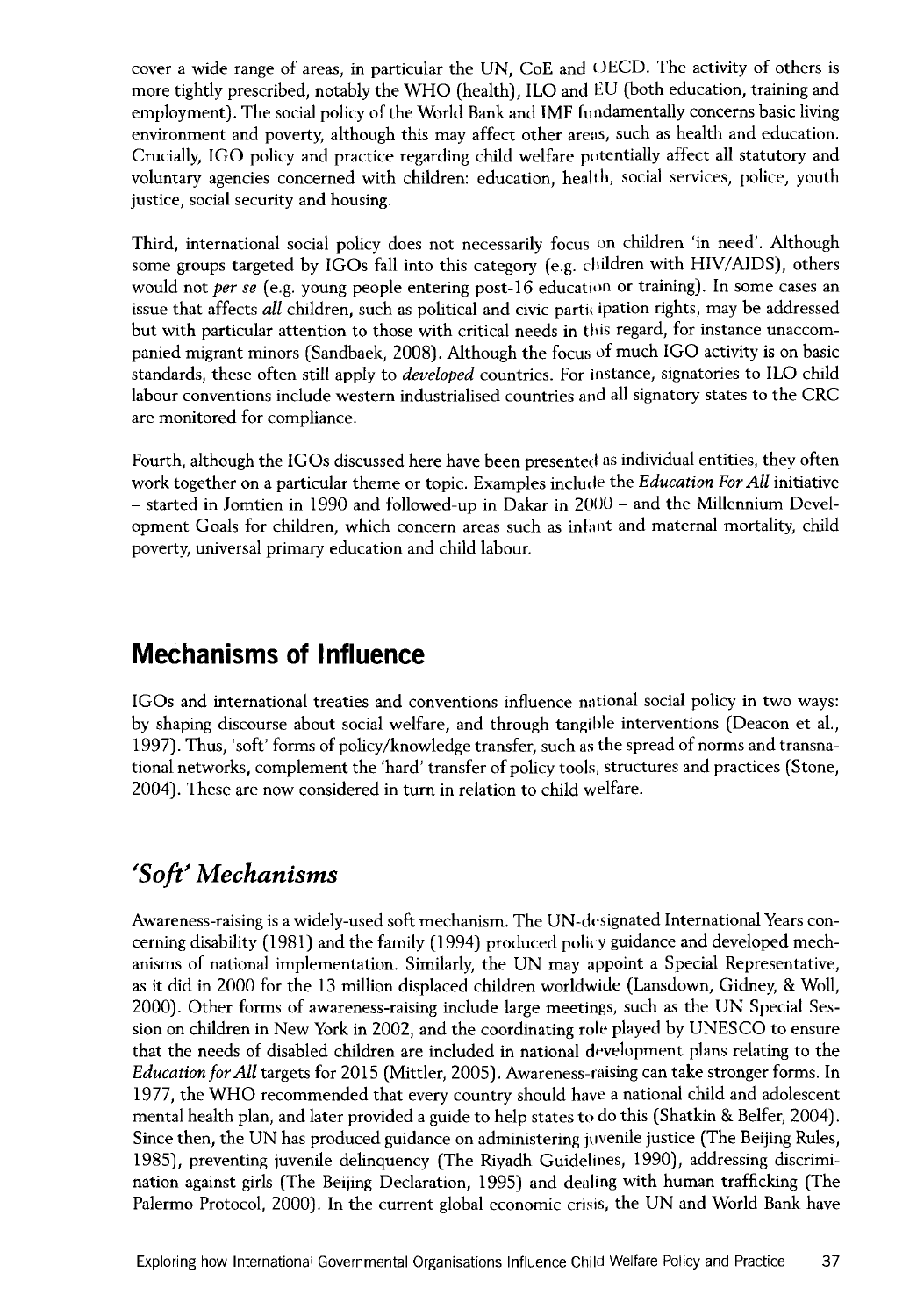recommended that poorer countries scale-up their social safety nets - cash transfers, primary education, immunisation, micronutrient supplements, and so on (Kane, 2009; Patel, 2009).

Supranational bodies, and especially the UN, also shape debates on policy issues by establishing common definitions of key terms and compiling orderly statistical data (Ward, 2004). Thus, the WHO (2001) revised the 1980 *International Classification of Impairment*. Disability and *Handicap* so that it reflected a *social* as opposed to a medical model of disability. The rights discourse, promoted through the CRC, has refocused the debate on child poverty away from alleged failings not of the poor to problems with macroeconomic structures (Townsend, 2008). Corporal punishment is increasingly interpreted as a violation of children's right to protection, but 30 years ago was near universal and deemed appropriate, necessary and a parental right (Durrant & Smith, 2011). The Palermo Protocol on human trafficking has been welcomed as an important step in the collection of reliable data on the issue, even if it does not oblige states to protect victims (Scarpa, 2005). Meanwhile, UNICEF's annual *State of the World's Children* reports (1979-) chart trends in education, health, nutrition and child labour, while its more recent *Progress of Nations* series (1993-) monitors countries' progress towards goals agreed at the 1990 World Summit on Children (Ben-Arieh et al., 2001). There are also numerous single issue data collection efforts, for example concerning child mortality and morbidity (WHO) and educational inputs and outcomes (OECD).

Another 'soft' mechanism concerns cross-national research and demonstration projects sponsored by IGOs with the aim of fostering learning and sharing best practice. For example, through its programmes on poverty, social security and family policy respectively (Ditch, Barnes, & Bradshaw, 1998; Duffy, 1996; Simonin, 1996) the EU helped to pool ideas for solving common problems (Hantrais, 2007). More recently, it has funded research into childcare, parenting and work-life balance (Hantrais, 2003), children leaving care (Pinkerton, 2002) and under-3s in institutional care (Browne et ah, 2005). More widely, a major UN study provided a global picture of violence against children and recommended preventive and ameliorative measures (Pinheiro, 2006), while the OECD (2006) undertook a cross-national comparative review of early childhood care and education in 20 countries in order to share best practice. And research sponsored by the World Bank and IMF gets transformed into new rhetorical agendas for change, such as donor countries' commitment in The Paris Declaration on Aid Effectiveness 2005 to harmonise their actions (Crewe, 2007).

Technical assistance, training and support represent a further way in which IGOs try to influence national policy. The CoE, for example, advises on evidence-based interventions in youth justice, corporal punishment and children's civil rights (Sandbaek, 2008; Van der Laan & Smit, 2005), with publications aimed at governments and young people. The World Bank and UNICEF have issued booklets on evidence-based early childhood development programmes (Penn, 2002), while UNESCO produces training modules and resource packs for teachers on inclusive education (Mittler, 2002). Knowledge production and training have become major activities of the World Bank, which has about 2,500 staff in developing countries (Bolton, 2008) and runs courses for indigenous policy makers and practitioners on subjects such as educational reform and poverty reduction (Goldman, 2005).

Then there is the lobbying of state governments, mostly by NGOs (non-governmental organisations). Treaties sponsored by IGOs can act as tools for campaigners to help set a global moral and political climate: the embarrassment of being seen to be deficient relative to certain other states or international standards is often a critical factor in domestic policy-making (Parker, 1983). Thus, NGOs are explicitly encouraged by the UN to monitor states' progress in implementing the CRC, and they contributed to preparatory meetings for the 2002 UN Special Session on Children in New York. Indeed, IGOs may actually sponsor NGOs that seek to bridge the gap between bodies such as the UN and nation state actors; one study found that in each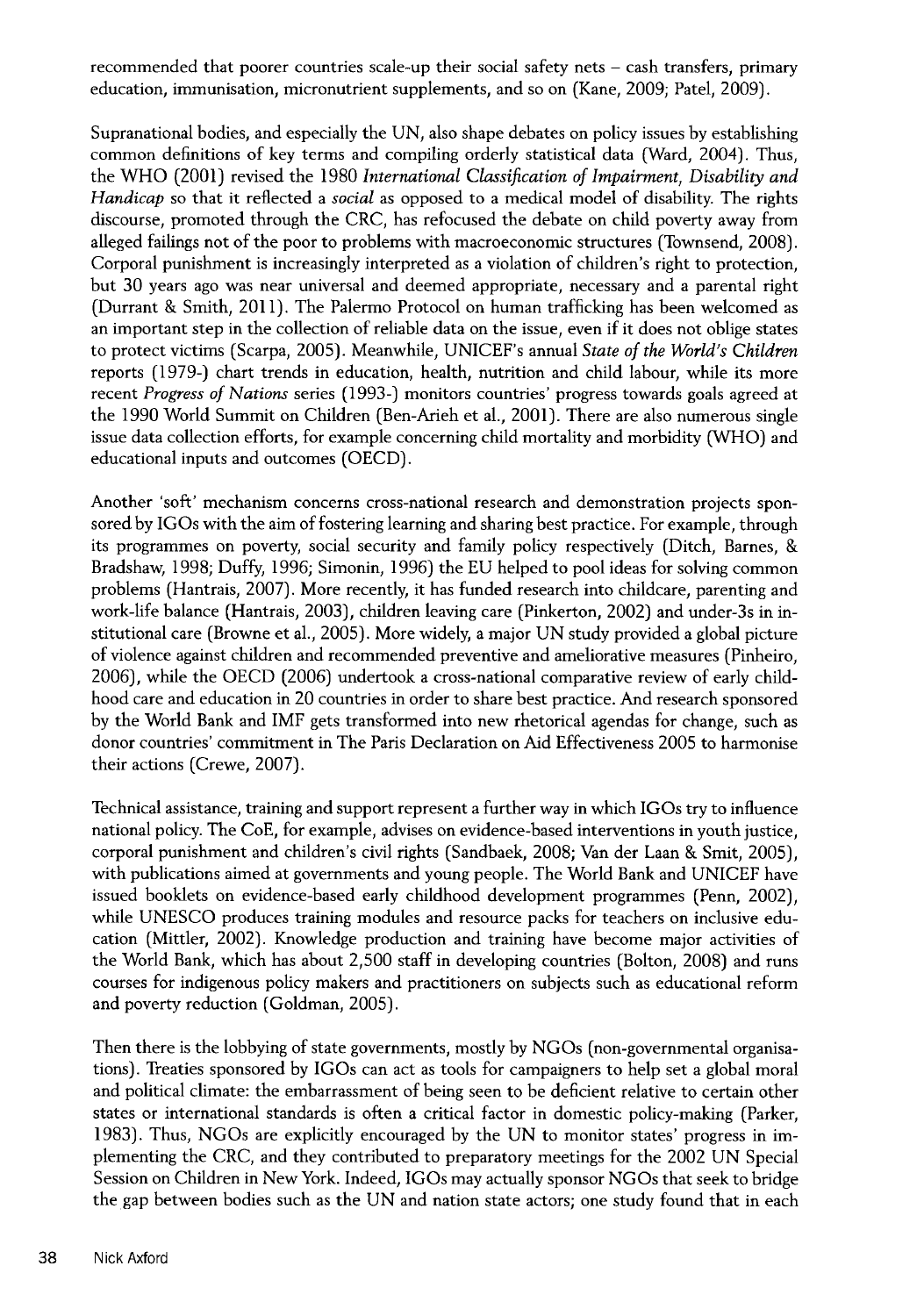country examined some form of NGO had been created with the advancement of the CRC as its core mission (Woll, 2000). Some large international NGOs, with individual and organisational members in numerous countries, have consultative status with IGOs, including the UN and CoE, which allows them formal access to the policy-making system and the right to speak at meetings. With their expertise and popular appeal, NGOs are now seen as a critical means of instigating change, such as actions emerging from UN-sponsored conference, especially when they form a consortium focused on a specific issues (Schechter, 2001; Yeates, 2008a).

A connected mechanism is 'external governance', the process by which the EU attempts to transfer its rules and policies to non-member countries without offering full membership (Schimmelfennig & Sedelmeier, 2004). This has been weaker in social policy than in other areas but it enabled NGOs and civil society to pressurise governments in several Central and East European countries to improve human rights and social legislation to improve the chances of EU entry, especially where there was a strong tradition of institutional provision. For example, Bulgaria sought to refocus provision for children with disabilities away from residential care and towards community-based services, and to modernise child protection services (Jordan et al., 2003). Indeed, through the EU's ties of trade, aid and foreign investment the 'Eurosphere' arguably extends now to parts of Africa, the Middle East, the Balkans and former Soviet states (Leonard, 2005). This influence stems from 'soft power' – the attraction exerted by economic stability and the process of developing and monitoring common policies (Nye, 2004). By contrast, the 'hard power' of inducements and threats - including military force or economic sanctions - meets strong resistance.

Major international conferences and cross-agency initiatives cut across several of the mechanisms mentioned thus far. As important as the *Education for All* initiative and Millennium Development Goals was the proliferation of UN-sponsored meetings in the 1990s, including the World Summit for Children in 1990, which endorsed a global plan of action on health and nutrition, safe water and sanitation, basic quality education, the protection of children and adolescents and gender equality (Lansdown et al., 2000). Similarly, the Stockholm (1996) and Yokohoma (2001) World Congresses against the commercial and sexual exploitation of children were co-sponsored by UNICEF, the host countries and NGOs (Buck, 2008). The scale of such meetings, the level of political participation, the specificity of commitments and the breadth of follow-up have arguably made such events landmarks in international efforts to advance child welfare (Jolly, 2001).

Lastly, IGOs such as the IMF and World Bank shape domestic child welfare policy and practice through macroeconomic policy. Specifically, they have created the conditions in which, under the World Trade Organisation's General Agreement on Trade in Services (GATS), the public sectors of nation states have been opened up to international companies marketing health, education and welfare services (Jordan, 2010). This has been most pervasive in poorer countries that lacked universal provision but it has also affected countries such as China and Argentina, creating a polarisation between expensive health and education for the well-off and state provision for the poorest.

## *'H a r d ' Mechanisms*

The 'hard' or more formal mechanisms include a range of incentives and disincentives aimed at producing compliance, starting with formal international 'peer pressure'. The most obvious manifestation of this is UN Committee on the Rights of the Child, which monitors signatory states' implementation of the CRC (UNICEF, 1998). In its country reports it can express concerns about national policies and even declare particular national policies or legislation 'in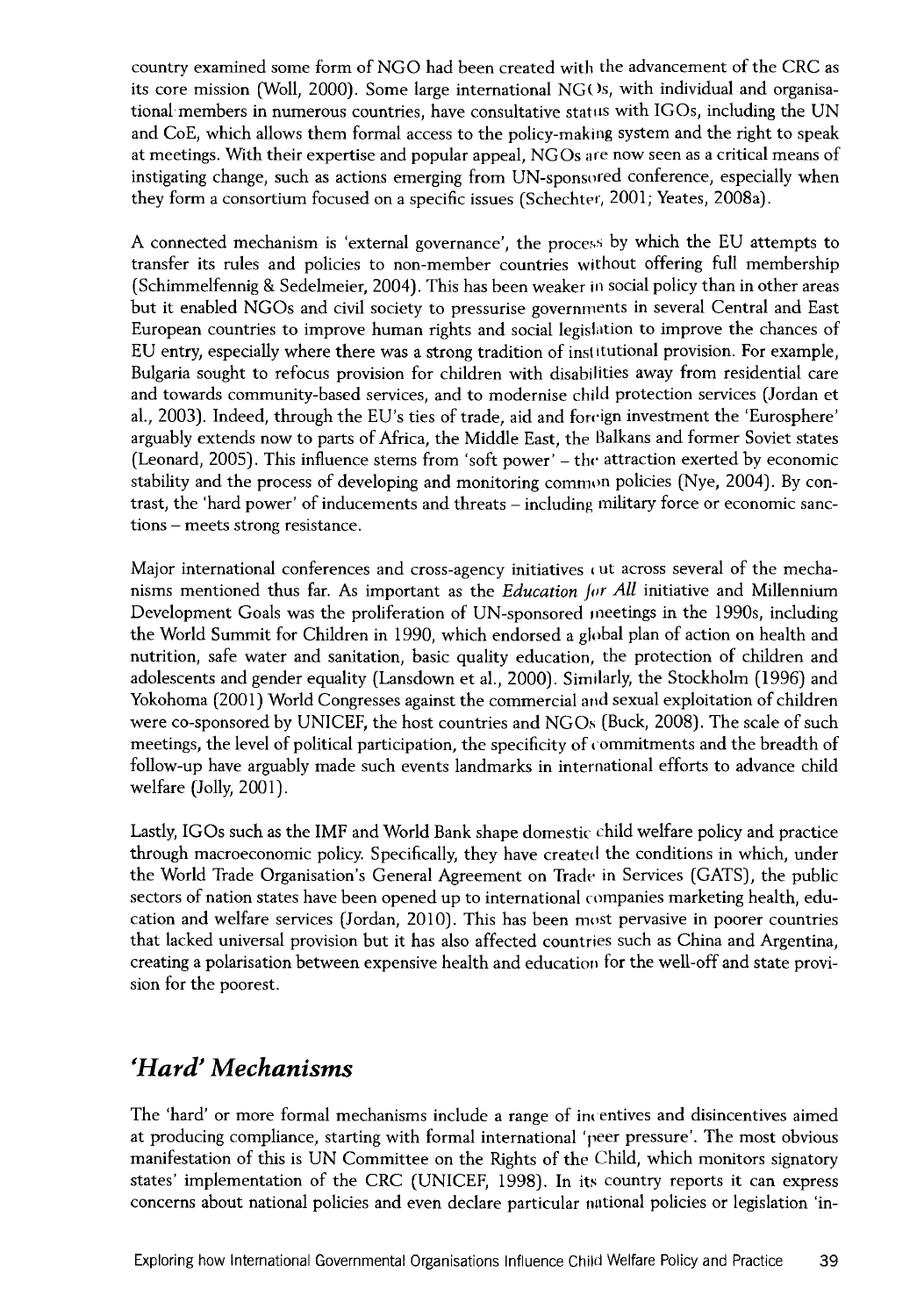compatible' with the convention. For example, its first report on the UK criticised insufficient efforts to alleviate poverty or tackle discrimination against Travellers, and expressed concern about school exclusion policy and the treatment of 12-year-olds in custody (Cohen & Wolthius, 1995). It also deemed the emergency measures in Northern Ireland allowing the police to detain children as young as 10 without charge to be incompatible. The Committee also holds Days of General Discussion to help forge political and professional consensus on set topics, such as violence in families and schools (Pinkerton, 2002), and occasionally issues General Comments to assist states in interpreting implementation expectations (Payne, 2009) - for example, regarding corporal punishment.

Less well known are the African Union's NEPAD (New Partnership for Africa's Development) peer review system to promote effective policies in areas such as poverty reduction, health and education (Commission for Africa, 2005), the EU social indicators used to monitor states' efforts to implement National Action Plans on social inclusion (Atkinson, 2003) and the CoE monitoring of member countries' implementation of European and international conventions relating to children's rights (Sandbaek, 2008). Accountability by monitoring has become increasingly important in recent years, notwithstanding the uneven quality of reports, attempts to manipulate the processes and, in the case of the CRC, the absence of any avenue to challenge a breach of the law (Lyon, 2007). NGOs also produce monitoring reports on compliance with the CRC, (e.g. Harwin & Forrester, 1999; Lansdown & Newell, 1994) and some publish child impact statements for *proposed* policies, in line with the UN Committee's recommendation (Payne, 2007), although their use is patchy (Corrigan, 2007). National ombudsmen or commissioners for children are also popular but their power varies significantly between countries (Lyon, 2006).

A critical 'hard' mechanism is the power of the law. Treaties such as the CRC are binding on parties; upon signing an international instrument, the party agrees to bind itself in good faith to ensure that nothing is done that would defeat the object and purpose of the treaty, pending a decision on ratification. Ratification signals that a state will comply in full with the instrument. The 1993 Hague Convention, for example, sets out internationally agreed minimum norms and procedures for inter-country adoption. It recognises the value of the practice in cases where a suitable family is not available in the child's country of origin and provides a framework for cooperation between sending and receiving countries in order to protect children's best interests (Selman, 2009). Over 70 countries are 'parties' to the convention.

In some instances, international legislation leads to case law, which sets precedents in the implementation of treaties and conventions. Thus, the European Court of Human Rights has made some landmark court rulings, ordering states - or bodies within those states - to pay significant compensation to aggrieved individuals. This process generates explicit standards, which, in turn, affect other states' actions (Kilkelly, 1999, 2006). For example, it has established that children's rights are not infringed by sex education but that they are by corporal punishment (Dale-Risk, 2001). The ECHR was integrated into UK law via the *Human Rights Act* 1998, so cases can now be brought to UK courts (Henricson, 2005; Lyon, 2007). Provisions for the rights to protection from maltreatment (Article 3) and to a private/family life (Article 8) have been invoked in relation to children, with the potential to affect not only the children concerned but also future generations (Munro & Ward, 2008).

It is important to note that there are two norms of international law: (i) written law refers to *conventional* norms and is binding only on signatories of the relevant treaties, conventions, protocols and so forth; (ii) *customary* norms are also reflected in unwritten rules of international practice or habit and have a wider force. Central to the latter is the principle of *jus cogens*, which refers to 'ethical norms accorded the weight of international consensus and that pre-empt all contrary norms, including contrary treaty norms... [and] has the effect of limiting the legisla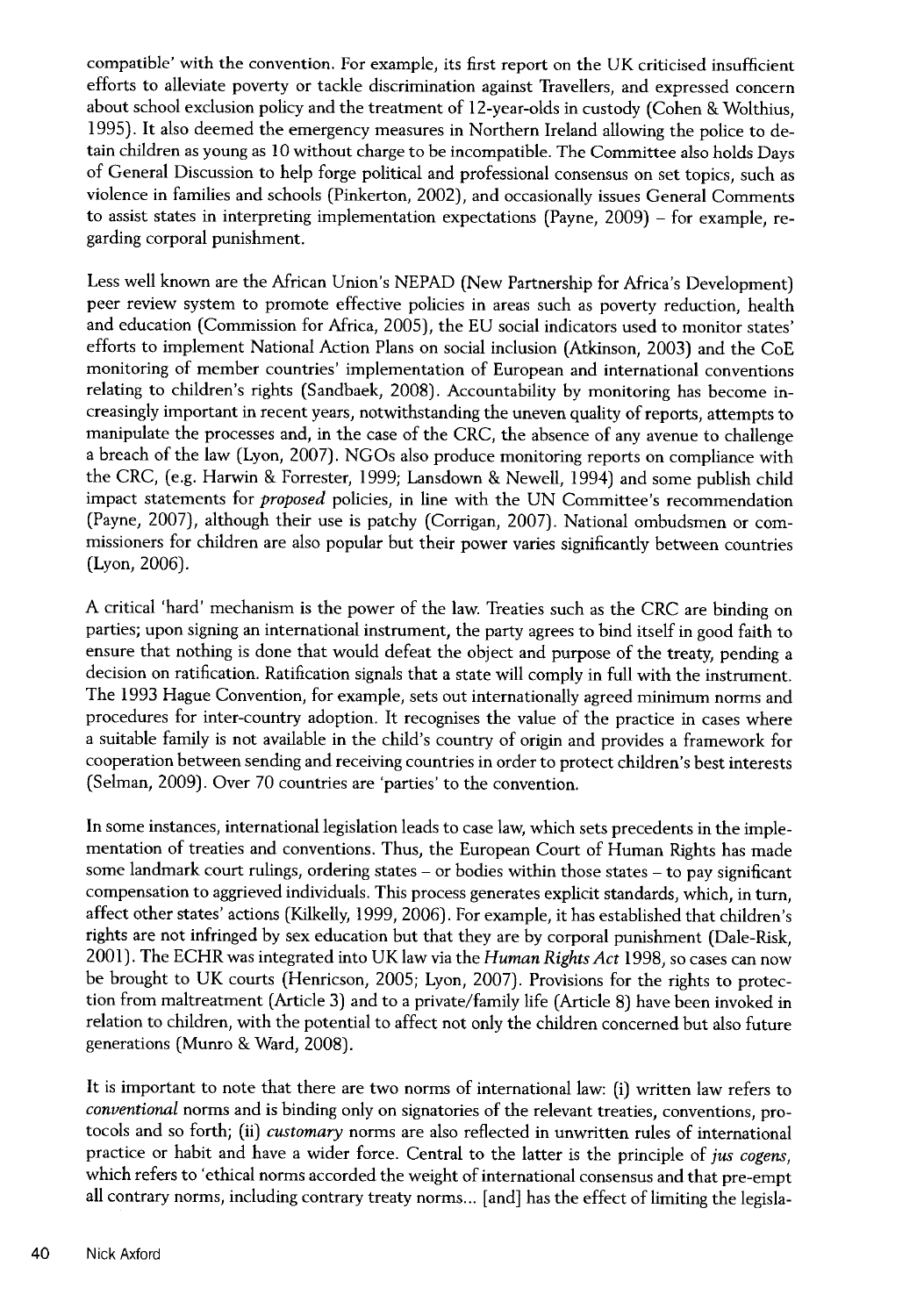tive powers of sovereign states' (Walker, 2001, pp. 160-161). Although not binding in a strictly legal sense, it is accepted that the norms describe such a bare minimum of acceptable behaviour that no nation state may derogate from them. Thus, it is now widely held that the prohibition of juvenile executions constitutes a *ju s cogens* norm, even though the practice persists in some countries (including, until very recently, some US states). The fact that it is included in more than six international conventions, including the CRC, helped to enshrine the standard.

IGOs may seek to shape domestic child welfare policy by adjusting well-ratified treaties in order to address emerging issues. For example, in 2000 two Optional Protocols on the involvement of children in armed conflicts (child soldiers) and the sale of children and child prostitution and pornography respectively were incorporated into the CRC (Buck, 2008; Lansdown et al., 2000; Mapp, 2011). A similar process involves elaborating on an article in order to guide implementation by national governments. Thus, between 2001 and 2009 the Committee on the Rights of the Child issued 12 General Comments on subjects, such as education, HIV/AIDS, corporal punishment, adolescent health and juvenile justice.

A further means by which IGOs exert influence on national child welfare policy is financial intervention, much of which has arguably reflected and reinforced a neo-liberal agenda (Deacon, 2007, 2008). (Neo-liberalism holds that 'the social good will be maximized by maximizing the reach and frequency of market transactions, and it seeks to bring all human action into the domain of the market' (Harvey, 2005, p. 3).) Thus, the World Bank offers loans to countries in return for concerted efforts to effect change. For example, it has lent more than US\$1,000 million for early childhood development programmes throughout the world, including in Brazil, India, Nigeria and Kazakhstan (Penn, 2002). States that fail to fulfil their commitments may incur financial penalties. SAPs, developed by the IMF and World Bank, were loans given to developing countries to help create free markets that boost the economy. The conditions attached to them included the privatisation of services and cuts in public expenditure, social services and progressive taxation (Crewe, 2010; Mapp, 2011; Yeates, 2001). Indirectly, these are likely to have an effect on provision for children.

Overseas development assistance is another financial mechanism for levering policy change. In low income countries it can represent a significant percentage of GNP and support a various functions that shape child welfare provision indirectly, including institutional reform and human resources projects aimed at developing social protection, health and education (Yeates, 2001, p. 109). About one-third of overseas development assistance comes from multilateral development and aid agencies (including the UN and World Bank) and NGOs. Then there is debt cancellation, which tends to be conditional on guarantees that a specified proportion of the money saved will be invested in education or health.

# **Strength of IGO Mechanisms**

To what extent must countries adhere to what IGOs and associated instruments say regarding child welfare policy? Although IGOs can adopt fairly forceful approaches to effect change in national child welfare policy and practice, notably in the form of legal intervention and financial leverage, they tend to use more subtle mechanisms, such as shaping debate. This holds even where 'harder' mechanisms are available; indeed, paradoxically, the softer mechanisms may exert greatest influence.

To start with, much international law is concerned not so much with setting binding norms that states must adhere to ('hard law') as it is with expressing aspirations, principles and interna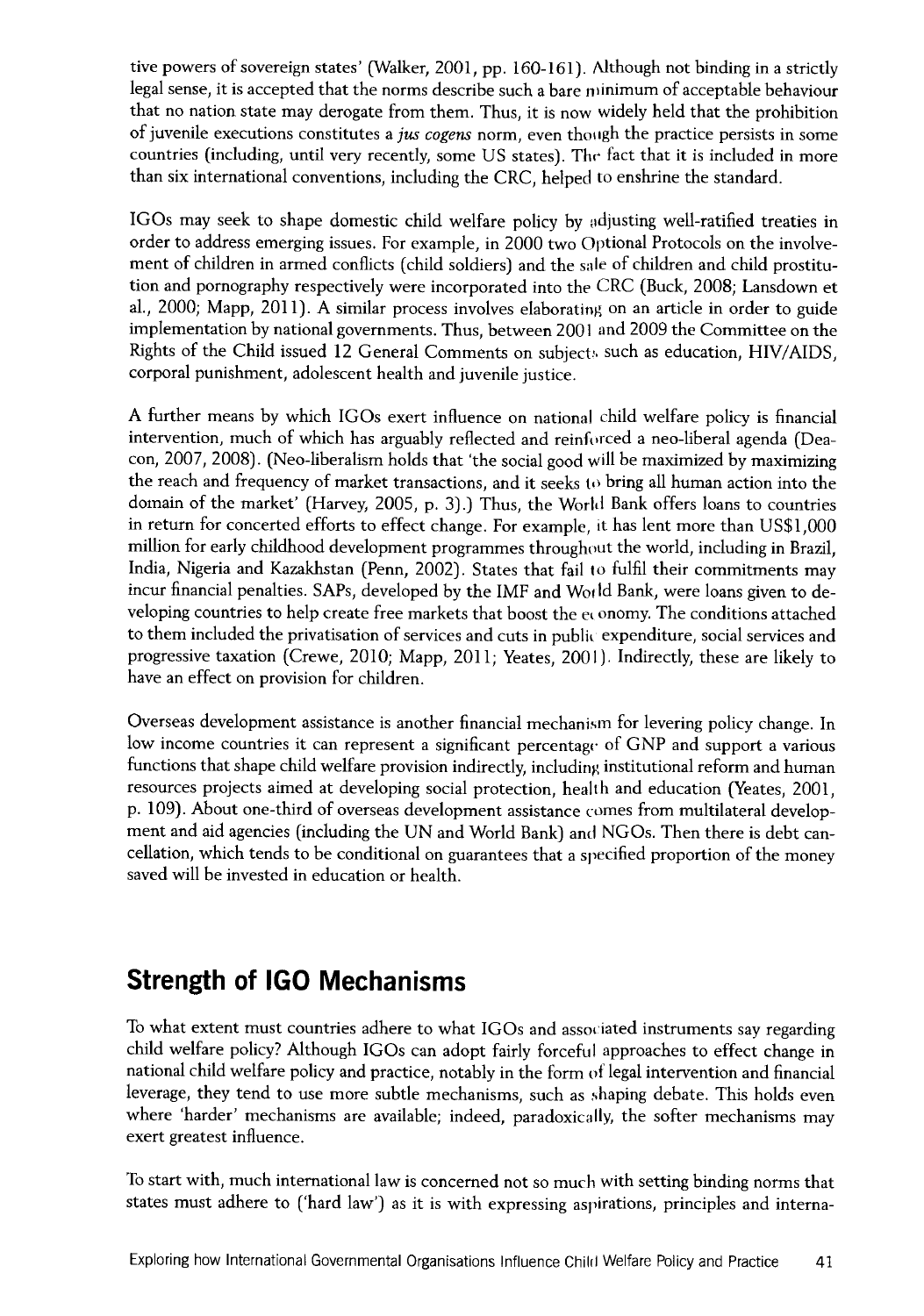tional custom ('soft law'). Thus, in the EU when social policy items are passed they tend to have the least-binding status. The main instruments used are 'recommendations' - essentially advisory statements - rather than 'directives', which require member states to legislate within two or three years to give them effect. Moreover, compliance is very variable and it is often years before the European Court of Justice resolves cases of non-compliance.

Penalties for non-compliance are also often more symbolic than real, with the exception of withholding or withdrawing resources, which affects poorer countries disproportionately. For instance, under the principle of 'subsidiarity' social policy in the EU is mostly the prerogative of each member state (Alsasua, Bilbao-Ubillos, & Olaskoaga, 2007). In an effort to encourage the implementation of social objectives and policies, the Lisbon Treaty 2000 encouraged greater use of the 'open method of coordination' (OMC) whereby EU institutions draw up guidelines and monitor their implementation by states at the same time as disseminating 'good practice'. However, the OMC is often dismissed as 'cheap talk' because, in contrast to EU economic policy, there are no policy institutions and no financial penalties for non-compliance (Atkinson, 2003).

Even when an IGO is permitted to take strong action to ensure implementation this does not necessarily happen. For example, Article 33 of the ILO empowers it to take action to secure compliance, yet the use of moral persuasion is preferred over sanctions. This may help explain why, by the mid-1990s only 62 countries had ratified all ILO conventions on core labour standards and some countries, including China, Korea and South Africa, had not ratified any (Yeates, 2001). Similarly, when the European Court of Human Rights makes rulings it takes into account the morality of the country concerned, one consequence of which is that it is reluctant to interfere in divorce cases (Kilkelly, 1999).

The strength of international law is also affected by the way that states can opt out of parts of it. For instance, governments have registered 'Reservations' against certain articles of the CRC, reflecting often the religious, cultural, political and technical factors affecting its implementation nationally (Mapp, 2011). The UK did this initially regarding the economic exploitation of children and detaining minors with adults (Bisset-Johnson, 1994). (It should be noted that A reservation incompatible with the object and purpose of the present Convention shall not be permitted' (Article 51(2)).) States can also issue a Declaration to indicate how they will interpret certain clauses (Buck, 2005). In the EU, decisions on social protection require unanimity, not 'qualified majority voting', meaning that member states can block initiatives from the EU Commission or render them ineffectual (Hantrais, 2007).

In addition to allowing opt-outs, international agreements often permit considerable interpretation. In relation to EU social policy, for example, states are free with regard to the means but not the ends: 'national welfare states remain the primary institutions of European social policy, but they do so in the context of an increasingly constraining multi-tiered polity' (Leibfried & Pierson, 2000, p. 268).

The strength of IGO influence also varies depending on who is understood to be the major national player(s) behind the position advocated. In other words, strength may lie less in the organisation or instrument itself than in the 'power behind the throne'. It is arguable, for instance, that the World Bank's loans to some countries have been prompted by the geopolitical interests of the US, which is the largest single shareholder and, as such, has the most votes (Penn, 2002). The ILO is more in tune with European social democracy, even though it is an international organisation and very active in *developing* countries.

In a similar way, the process of making certain benefits bestowed by IGOs or individual countries contingent on the implementation of international standards or polices, whether formal or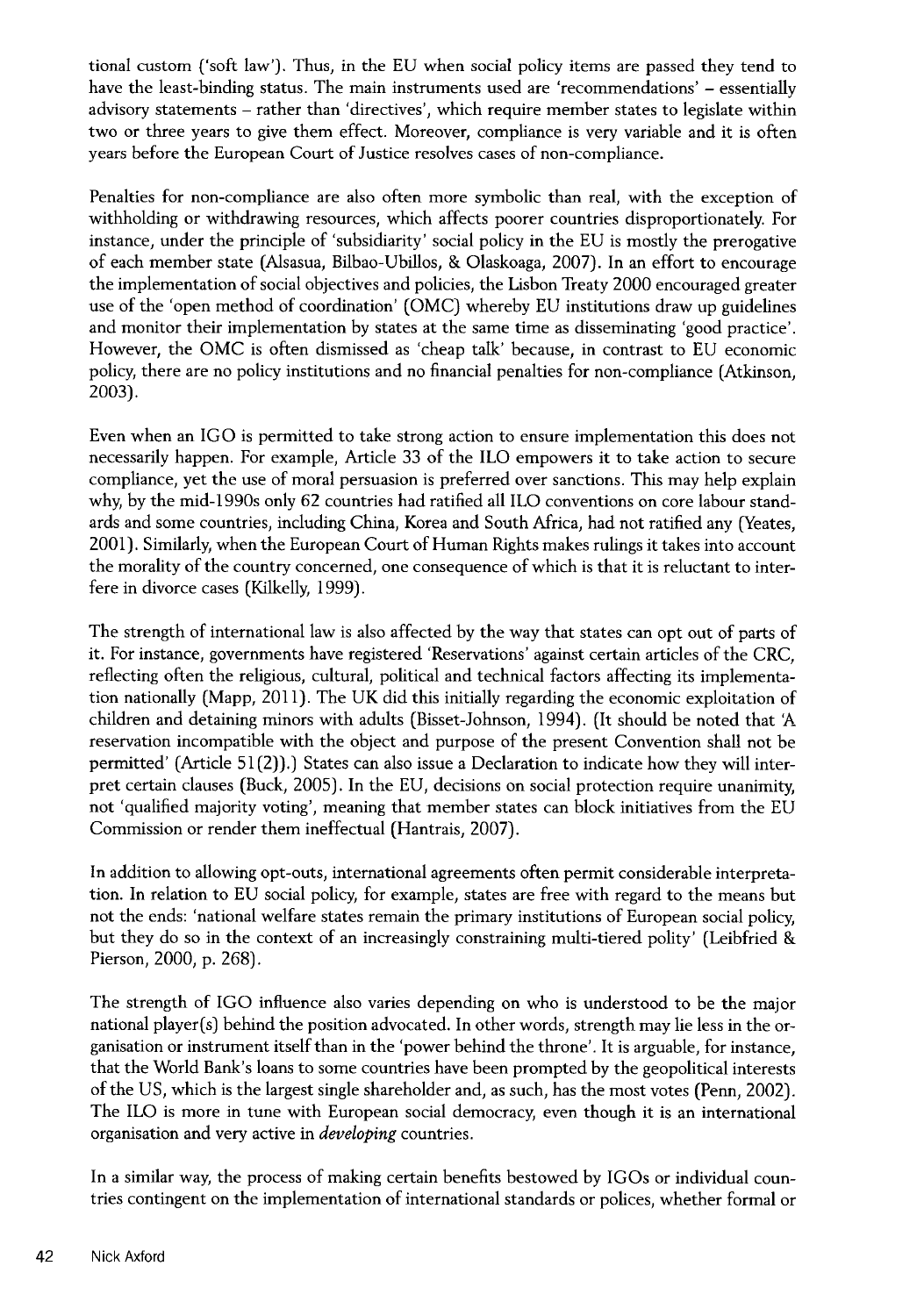informal, can strengthen even non-mandatory statements and interventions. For example, receipt of World Bank loans has traditionally been tied to the imposition of SAPs. There may also opprobrium attached to non-compliance with certain basic standards, which in turn can have ramifications for international diplomacy and trade (EU-China relations are a case in point). Thus, loans and the pursuit of better international and economic relations might be seen as incentives to implement particular child welfare policies.

Lastly, not all countries are equally susceptible to policy leverage, with the result that international agreements are likely to seem stronger - in the sense of interfering with their autonomy - to some states than to others; this depends on national factors and the policy issue in question (Yeates, 2001). For instance, the combined share vote of all sub-Saharan African countries on the World Bank and IMF is less than 7 per cent; as Bolton (2008) put it, 'There is no precedent for so many "free" people being so affected by decisions taken so far away, nor so marginalised from them' (p. 255).

# **Conclusions**

The IGOs discussed in this article all have social objectives and undertake work relating to child welfare. Such organisations have independent lives of their own and are not merely tools of intergovernmental politics, despite being shaped often by the most powerful countries (Deacon et ah, 1997). The initiatives that they develop, often in collaboration with NGOs and one another, frequently extend beyond individual states.

As such, it is no longer sufficient to seek to understand patterns and trends in domestic social, labour, health or education policy by reference exclusively to national actors (Yeates, 2008b). This applies to policies affecting children and their families. Historically, IGOs have arguably been concerned with more marginal areas of child welfare policy, or with poorer countries. While some such imbalances may still exist (Yeates, 2008b) mainstream services in developed countries are increasingly subject to or at least aligned with supranational influences. In the UK, for instance, education arguably bears the imprint of the World Bank agenda of choice and public-private partnerships and UNESCO's emphasis on inclusion and school improvement (Hulme & Hulme, 2008). A recent government-sponsored review of early intervention programmes (Allen, 2011) chimes with a similar UN effort (UNODC, 2010). Reforms to children's services have been attributed in part to a neo-liberal agenda, shaped largely by the World Bank and IMF (Goldman, 2005) and evidenced in preoccupations with preventing anti-social behaviour, measuring performance, building electronic surveillance systems, saving public money, and so on (Garrett, 2009). All services are cognisant of the need to be seen to take children's views seriously in the light of the UN's child rights agenda.

It is critical, therefore, to appreciate how IGOs operate. Although 'harder' mechanisms serve as a critical backdrop, this article suggests that IGOs intervene in domestic child welfare policy and practice primarily through 'soft' forms of policy transfer, such as the agreement of common definitions and objectives and the promotion and monitoring of international law. Some aspects of this work are more direct or 'on the ground', for example demonstration projects and technical assistance. Most involve working in partnership with national governments and NGOs (Hugman, 2010). Collectively, these policy dialogues work by 'attempting to set the parameters of reform...[and] help international institutions to identify and foster direct, "insider" contact with technocratic and other elites, individuals and groups who share similar cultural, political and ideological interests and orientations' (Yeates, 2001, p. 117).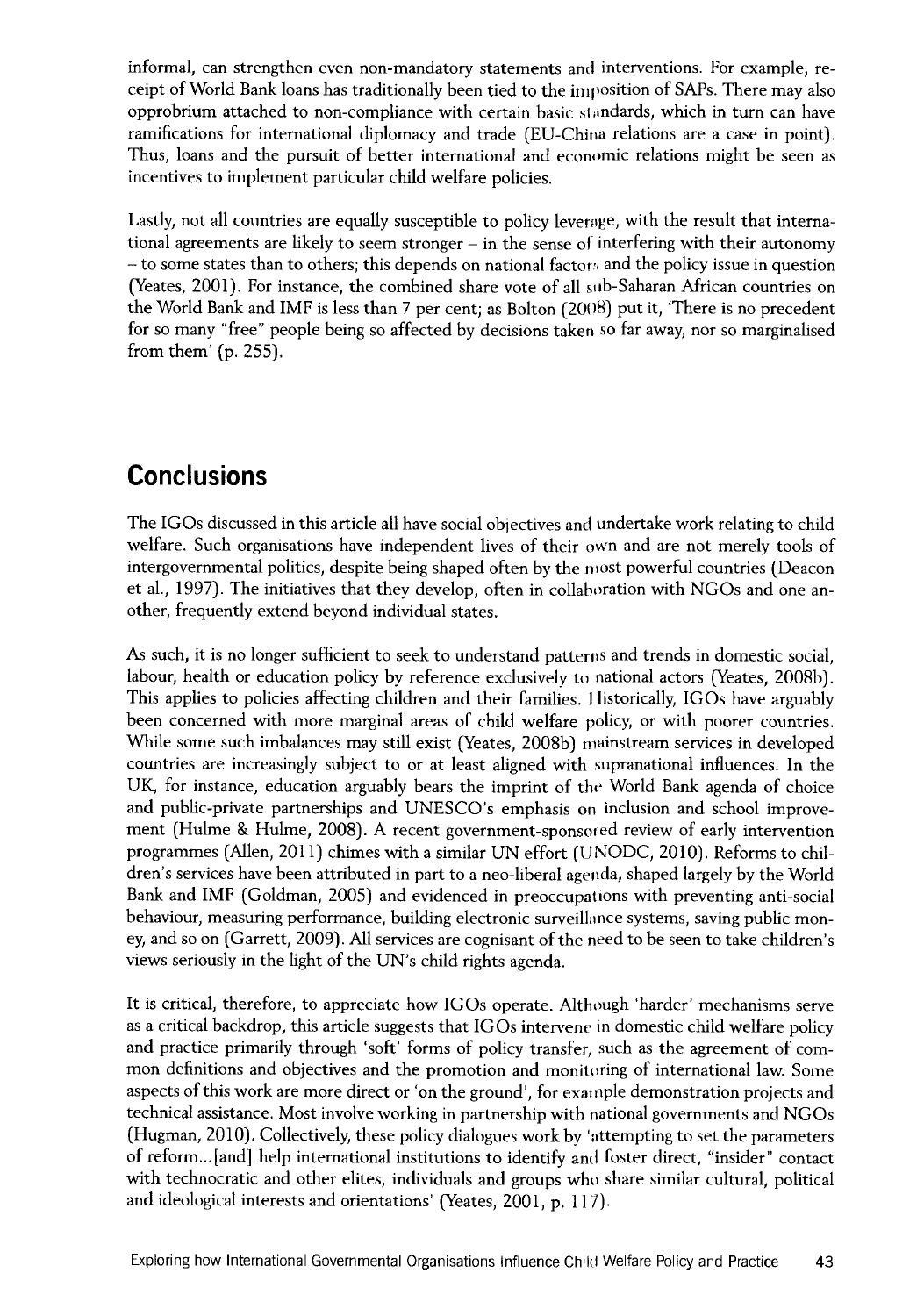Besides enhancing understanding, this has important implications for those involved in developing and implementing child welfare policy: 'lobbying solely at the national level risks unfavourable policy outcomes being introduced nationally' (Farnsworth, 2005, p. 217). But this does not mean that efforts to exert leverage on policy should focus exclusively on the 'from above' forces such as IGOs; 'from below' forces - in the form of transnational campaigns and advocacy coalitions - are clearly influential and may, some commentators contend, serve as important 'counter-currents' to dominant, often neo-liberal and Global North-led, tendencies amongst IGOs (Deacon, 2008; Goldman, 2005; Yeates, 2008a, 2008b). A related article (Axford, 2011) takes up this issue by exploring in more detail the *im pact* of IGOs in the child welfare field.

#### **Notes**

- 1. This is by no means an exhaustive list; for instance, there are analogous regional organisations to the European examples elsewhere in the world, including the African Union, CARICOM (The Caribbean Community), the League of Arab States, ASEAN (The Association of Southeast Asian Nations) and the Commonwealth of Nations.
- 2. A slightly different version of this table appears in the following article: Axford, N. (2011) 'Children and global social policy: exploring the impact of international governmental organisations', *International Journal of Social Welfare*. DOI: 10.1111/j.1468-2397.2011.00781.x. Published online 3rd March 2011, to be published by Wiley-Blackwell Ltd. (January, 2012).

#### **References**

ALLEN, G. (2011) *Early intervention: The next steps*. London: Cabinet Office.

AXFORD, N. (2011) 'Children and global social policy: exploring the impact of international governmental organisations', *International Journal of Social Welfare*. DOI: 10.1111/j.1468-2397.2011.00781.x. Published online 3rd March 2011.

ACKERS, P (2003). The work-life balance from the perspective of economic policy actors. *Social Policy & Society, 2(3), 221-229.* 

ALSASUA, J., BILBAO-UBILLOS, J., & OLASKOAGA, J. (2007). The EU integration process and the convergence of social protection benefits at the national level. *International Journal of Social Welfare, 16(4), 297-306.* 

ATKINSON, A. B. (2003). Social Europe and social science. *Social Policy & Society*, 2(4), 261-272. BARKER, R. W (2007). Globalisation and child protection: towards an analytical framework. *Inter*national Journal of Child and Family Welfare, 10(1-2), 14-26.

BEN-ARIEH, A., KAUFMAN, N. H., ANDREWS, A. B., GOERGE, R. M., LEE, B. J., & ABER, J. L. (2001). *Measuring and monitoring children's well-being*. Dordrecht: Kluwer.

BERNHARDT, R. (Ed.). (2001). *Encyclopaedia of public international law*, Vol. I - IV (1992-2000). Amsterdam: Elsevier.

BlSSET-JOHNSON, A. (1994). What did states really agree to? Qualifications of signatories to the UNITED NATIONS CONVENTION ON THE RIGHTS OF THE CHILD. *International Journal of Children 's Rights,* 2(4), 399-411.

BOLTON, G. (2008). *Aid and other dirty business*. London: Ebury Press.

BROWNE, K., HAMILTON-GIACHRITS1S, C., JOHNSON, R., AGATHONOS-GEORGOPOULOU, H., ANAUT, M., HERCZOG, M., KELLER-HAMELA, M., KLIMACKOVA, A., LETH, I., OSTERGREN, M., STAN, V. & ZEYTINOGLU, S. (2005). *Mapping the number and characteristics of children under three in institutions across Europe at risk of harm.* Report for European Commission Daphne Pro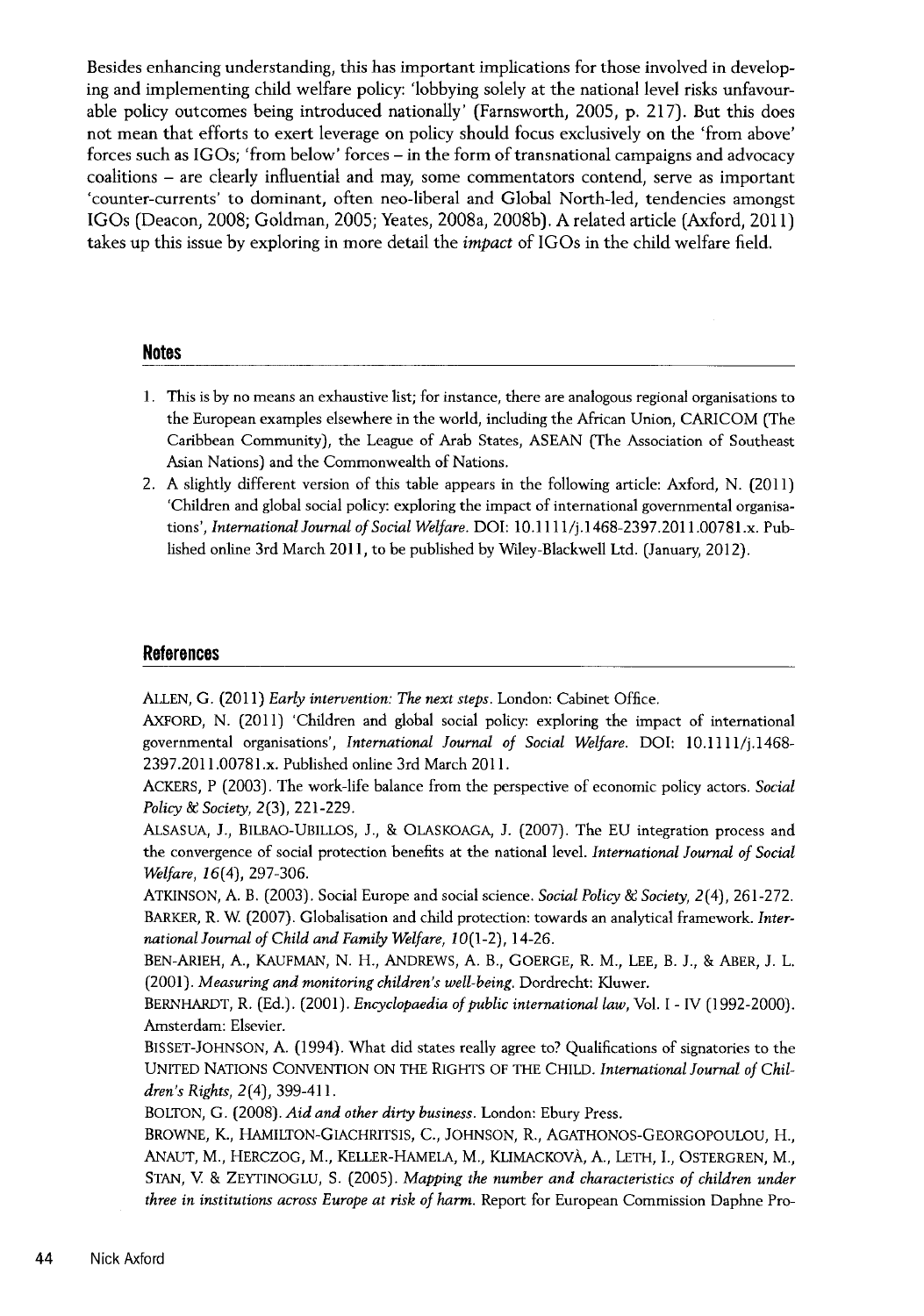gramme and WHO Regional Office for Europe. Birmingham: Centre for Forensic and Family Psychology, University of Birmingham.

BUCK, T. (2005). *International child law*. London: Cavendish.

BUCK, T. (2008). International criminalisation and child welfare protection: the Optional Protocol to the Convention on the Rights of the Child. *Children & Society*, 22(3), 167-178.

COHEN, C. P., & WOLTHIUS, A. (1995). Committee on the Rights of the Child: eighth session reports of states parties. *International Journal of Children's Rights*, 3(2), 263-269.

COMMISSION FOR AFRICA (2005). *Our common interest: An argument*. London: Penguin.

CORRIGAN, C. (2007). Child impact statements: protecting children's interests in policy and provision? *Journal of Children's Services*, 2(4), 30-43.

CREWE, E. (2007). Towards better outcomes for children globally: alternative perspectives on international development. *Journal of Children's Services*, 2 (4), 59-70.

CREWE, E. (2010). Protecting children in different contexts: exploring the value of rights and research. *Journal of Children's Services*, 5(1), 43-55.

DALE-RISK, K. (2001). Human rights for children: not yet fully grown. *Representing Children*, 13(4), 260-272.

DEACON, B. (2007). *Global social policy and governance*. London: Sage.

DEACON B. (2008). Global and regional social governance. In N. YEATES (Ed.), *Understanding global so cial policy,* (pp. 25-48). Bristol: Policy Press.

DEACON, B., HULSE, M., & STUBBS, P. (1997). *Global social policy: International organizations and the future of welfare.* London: Sage.

DITCH, J., BARNES, H., & BRADSHAW, J. (Eds.) (1998). *Developments in national family policies in 1996.* Brussels: Commission of the European Communities, D.G.V.

DUFFY, K. (1996). Evaluating social action programmes. In I. HANTRAIS, & S. MANGEN (Eds.), *Cross-national research methods in the social sciences* (pp. 167-171). London: Pinter.

DURRANT, J. E., & SMITH, A. B. (2011). *Global pathways to abolishing physical punishment: Realizing children's rights.* London: Routledge.

FARNSWORTH, K. (2005). International class conflict and social policy. *Social Policy & Society*, 4(2), 217-226.

GARRETT, P. M. (2009). 'Transforming' children's services? Social work, neoliberalism and the 'modern' world. Maidenhead: Open University Press.

GOLDMAN, M. (2005). *Imperial nature: The World Bank and struggles for social justice in the age* of globalization. New Haven: Yale University Press.

HANTRAIS, L. (2003). European Commission funded research on family and welfare. *Social Policy* & *Society,* 2(3), 249-253.

HANTRAIS, L. (2007). *Social policy in the European Union* (3rd Edition). Basingstoke: Palgrave Macmillan.

HARVEY, D. (2005). A brief history of neoliberalism. Oxford: Oxford University Press.

HARWIN, J., & FORRESTER, D. (1999). Measuring child rights around the world: the potential of global indicators to monitor the UN Convention on the Rights of the Child. *Representing Children*, 12(2), 121-135.

HENRICSON, C. (2005). What role does international governance play in reconciling the interests of adults and children? *Research Matters*, Special Issue, 17-22.

HUGMAN, R. (2010). *Understanding international social work: A critical analysis*. Basingstoke: Palgrave Macmillan.

HULME, R., & HULME, M. (2008). The global transfer of social policy. In N. YEATES (Ed.), *Understanding global social policy,* (pp. 49-71). Bristol: Policy Press.

JOLLY, R. (2001). Implementing global goals for children: lessons from UNICEF experience. In M. G. SCHECHTER (Ed.), *United Nations-sponsored world conferences: Focus on impact and follow-up* (pp. 10-28). New York: United Nations University Press.

JORDAN, B., FREEMAN, E, PROYKOV, T., TAYLOR, A., & ZHEI.OV, A. (2003). The reform of child welfare services in Bulgaria. *Social Work in Europ*, 10(2), 14-20.

JORDAN, B. (2010). *What's wrong with social policy and how to fix it.* Cambridge: Polity.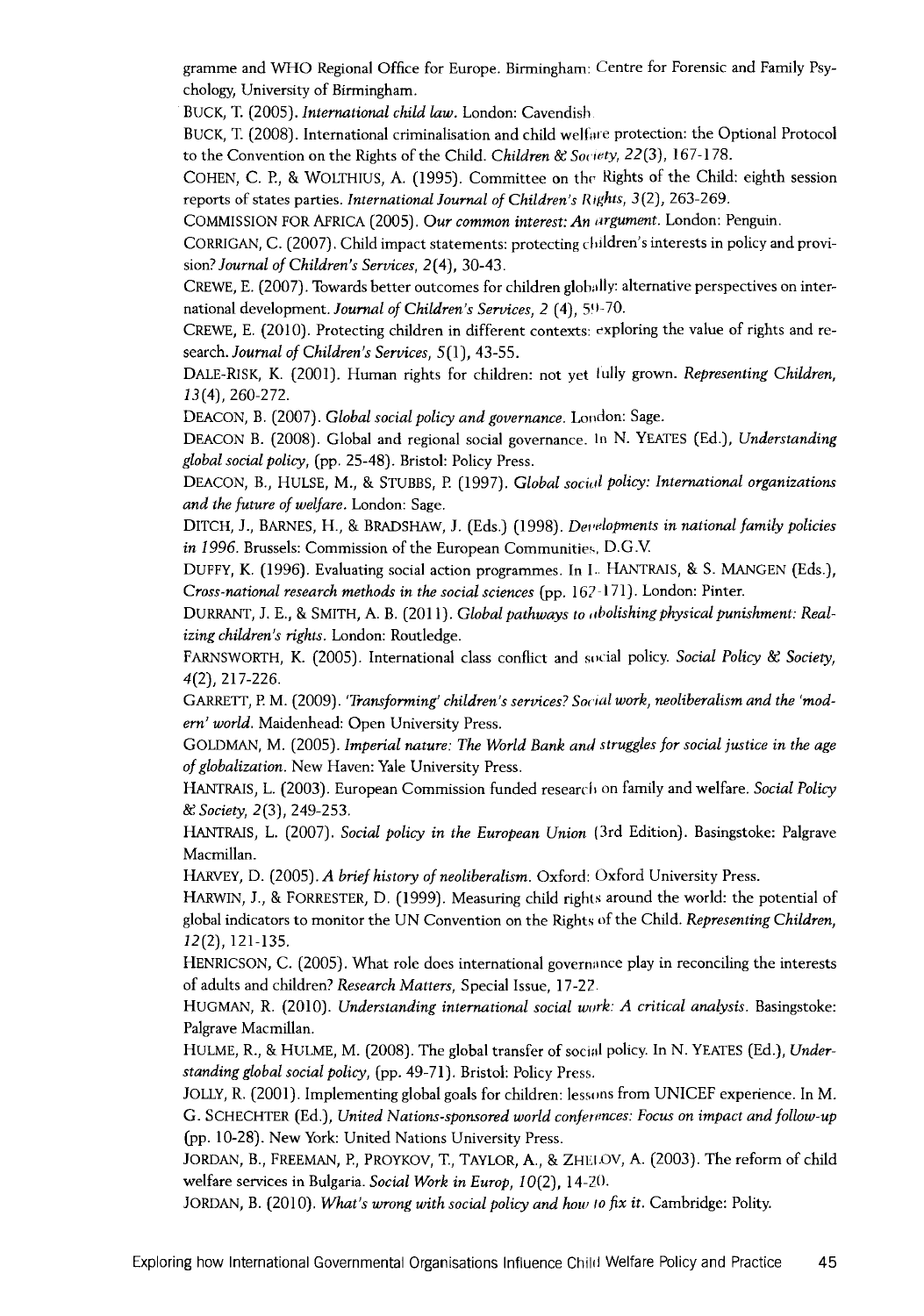KANE, J. (2009). What the economic crisis means for child labour. *Global Social Policy*, 9(Suppl), 175-196.

KAY, T. (2003). The work-life balance in social practice. *Social Policy & Society*, 2(3), 231-239.

KILKELLY, U. (1999). *The child and the European Convention on Human Rights*. Aldershot: Ashgate.

KILKELLY, U. (2006). Operationalising children's rights: lessons from research. *Journal of Children's Services, 1(4), 35-46.* 

LANSDOWN, G., & NEWELL, P. (1994). *UK agenda for children: A systematic analysis of the extent to which law, policy and practice in the UK complies with the principles and standards contained in the UN Convention on the Rights of the Child. London: Children's Rights Development Unit.* 

LANSDOWN, G., GIDNEY, M., & WOLL, L. (2000). *Children's rights: Equal rights? Diversity, difference and the issue of discrimination*. London: International Save the Children Alliance.

LAVANEX, S. (2004). EU external governance in 'wider Europe'. Journal of European Public Policy. 11(4), 680-700.

LEIBFRIED, S., & PIERSON, P (2000). Social policy. In H. WALLACE, & W WALLACE (Eds.), *Policy*making in the European Union, (pp. 267-292). Oxford: Oxford University Press.

LEONARD, M. (2005). Why Europe will run the 21st century. London: Fourth Estate.

LYON, C. M. (2006). Toothless tigers and dog's breakfasts: enhancing or minimising the rights of children to better protection of their interests? Part 3. Representing Children, 18(2), 111-126.

LYON, C. M. (2007). Interrogating the concentration on the UNCRC instead of the ECHR in the development of children's rights in England. *Children & Society*, 21(2), 147-153.

MAPP, S. C. (2011). *Global child welfare and well-being*. New York: Oxford University Press.

MITTLER, P. (2002). *Including children with disabilities*. Adapted from unpublished paper originally prepared for UNICEF Innocenti Research Centre, Florence.

MlTTLER, P. (2005). The global context of inclusive education: the role of the United Nations. In D. MITCHELL (Ed.), *Contextualizing inclusive education: Evaluating old and new international perspectives* (pp. 22-36). Abingdon: Routledge.

MUNRO, E. R., & WARD, H. (2008). Balancing parents' and very young children's rights in care proceedings: decision-making in the context of the Human Rights Act 1998. *Child & Family Social Work,* 13(2), 227-234.

N G O Group for the Convention on the Rights of the Child (1996). *U n ited N a tio n s m echan ism s fo r use by n atio n al N G O s in the com bat a g a in st the se x u a l exploitation o f children.* Geneva: Sub-Group on Sexual Exploitation of Children.

NYE J (2004). *Soft power: The means to success in world politics.* Cambridge, MA: Perseus Books. OECD (Organisation for Economic Co-operation and Development) (2006). *Starting strong II: Early childhood education and care.* Paris: OECD Publications.

PARKER, R. (1983). Comparative social policy and the politics of comparison. In J. GANDY, A. ROBERTSON, & S. SINCLAIR (Eds.), *Improving social intervention: Changing social practice and so cial work p ractice through research* (pp. 3-21). London: Croom Helm.

PATEL, M. (2009). Economic crisis and children: an overview for East Asia and the Pacific. *Global S o cial Policy,* 9(Suppl), 33-54.

PAYNE, L. (2007). A 'children's government' in England and child impact assessment. *Children & Society,* 21(6), 470-475.

PAYNE, L. (2009). Twenty years on: the implementation of the UN Convention on the Rights of the Child in the United Kingdom. *Children & Society*, 23(2), 149-155.

PENN, H. (2002). The World Bank's view of early childhood. *C hildhood,* 9(1), 118-132.

PINHEIRO, P. S. (2006). *World report on violence against children*. Geneva: UN.

PINKERTON, J. (2002). Developing an international perspective on leaving care. In A. WHEAL (Ed.), *The RHP companion to leaving care* (pp. 34-44). Chippenham: Russell House Publishing. RlZZINI, I., & BUSH, M. (2002). Globalization and children. *Childhood,* 9(4), 371-374.

RUXTON, S. (2001). Towards a 'children's policy' for the European Union. In P. FOLEY, J. ROCHE, & S. TUCKER (Eds.) *Children in society: Contemporary theory, policy and practice* (pp. 65-75). Basingstoke: Palgrave.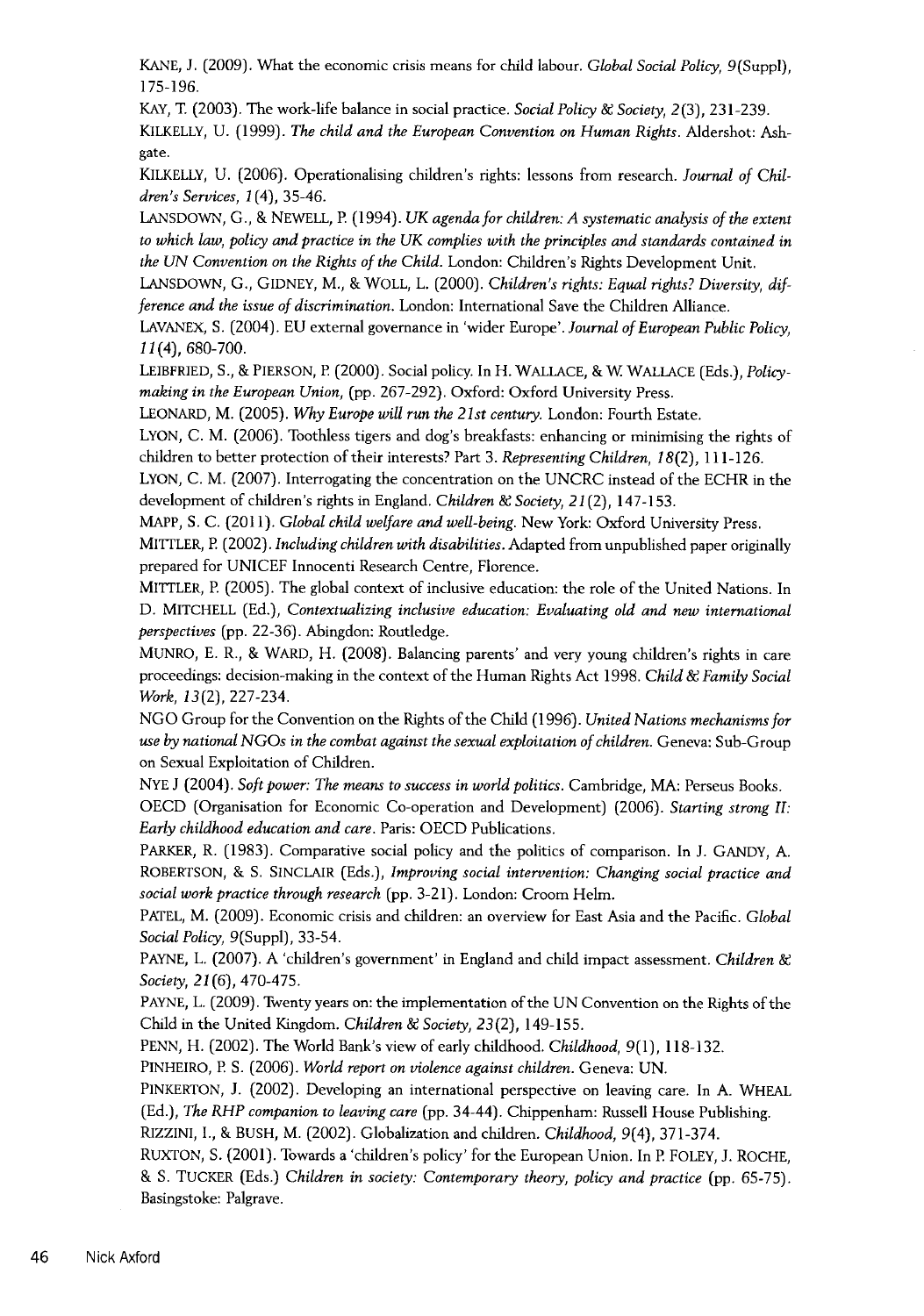SANDBAEK, M. (2008). The Council of Europe's policy to promote children's rights: achievements and challenges. *International Journal of Child & Family Welfare, 11*(4), 146-154.

SCARPA, S. (2005). Child trafficking: the worst face of the world. *Global Migration Perspectives*, 40, Geneva: Global Commission on International Migration. Available at [www.gcim.org/en/ir\\_gmp.](http://www.gcim.org/en/ir_gmp) html [last accessed 26 January 2010].

SCHECHTER, M. G. (2001). Conclusions. In M. G. SCHECHTER (Ed.), *United Nations-sponsored* world conferences: Focus on impact and follow-up (pp. 218-2<sup>22</sup>). New York, NY: United Nations University Press.

SCHIMMELFENNIG, F., & SEDELMEIER, U. (2004). Governance by conditionality: EU rule transfer to the candidate countries of Central and Eastern Europe. *Journal of European Public Policy*, 11(4), 661-679.

SELMAN, P. (2009). Intercountry adoption in Europe 1998-2007: patterns, trends and issues. In K. RUMMERY, I. GREENER, & C. HOLDEN (Eds.), *Social policy review 21*. Bristol: Policy Press.

SHATKIN, J. P., & BELFER, M. L. (2004). The global absence ol child and adolescent mental health policy. *Child and Adolescent Mental Health Review*, 9(3), 104-108.

SlMONIN, B. (1996). Evaluating European observatories and networks on social policy. In L. HAN-TRAIS, & S. MANGEN (Eds.), *Cross-national research methods in the social sciences* (pp. 152-161). London: Pinter.

STONE, D. (2004). Transfer agents and global networks in the 'transnationalization' of policy. Jour*nal of European Public Policy, 11*(3), 545-566.

SYKES, R., & ALCOCK, P. (Eds.) (1998). *Developments in European social policy*. Bristol: Policy Press.

TOWNSEND, P. (1993). *The international analysis of poverty*. Hemel Hempstead: Harvester Wheatsheaf.

TOWNSEND, P. (1995). *The rise of international social policy*. Bristol: Policy Press.

TOWNSEND, P. (2008). The abolition of child poverty and the right to social security: A possible UN model for child benefit? Report to the ILO, GTZ and DfID. London, LSE.

UNICEF (1998). *Indicators for global monitoring of children's rights: Summary report and backgrou n d p apers.* International meeting 9th-l 2th February, Geneva, Switzerland. New York: UNICEF Division of Evaluation, Policy and Planning.

UNODC (United Nations Office on Drugs and Crime) (2010) Compilation of evidence-based fam*ily skills training programmes. New York: UNODC.* 

VAN BUEREN, G. (1995). *The international law on the rights of the child*. Dordrecht: Martinus Nijhoff Publishers / Save the Children.

VAN DER LAAN, P., & SMIT, M. (2005). European developments in juvenile delinquency and juvenile justice. In N. AXFORD, V. BERRY, M. LITTLE, & L. MORPETH (Eds.), Forty years of research, policy and practice in children's services: A festschrift for Roger Bullock (pp. 151-166). Chichester: Wiley.

WALKER, N. E. (2001). The United Nations Convention on the Rights of the Child: a basis for *jus* cogens prohibition of juvenile capital punishment in the United States. *Behavioral Sciences and the Law , 1 9 (1 ),* 143-169.

WARD, M. (2004) Quantifying the world: UN ideas and statistics. Bloomington, IN: Indiana University Press.

WHO (World Health Organisation) (2001). International classification of function, disability and *health.* Geneva: WHO.

WOLL, L. (2000). The Convention on the Rights of the Child Impact Study 26. Available at <http://www.crin.org/resources/infoDetail.asp?ID=1017&flag-> report [last accessed 21 December 2009],

YEATES, N. (2001). *Globalization and social policy*. London: Sage Publications.

YEATES, N. (2008a). The idea of global social policy. In N. Yeates (Ed.), *Understanding global social policy* (pp. 1-24). Bristol: Policy Press.

YEATES, N. (2008b). Conclusion. In N. Yeates (Ed.), *Understanding global social policy* (pp. 279-290). Bristol: Policy Press.